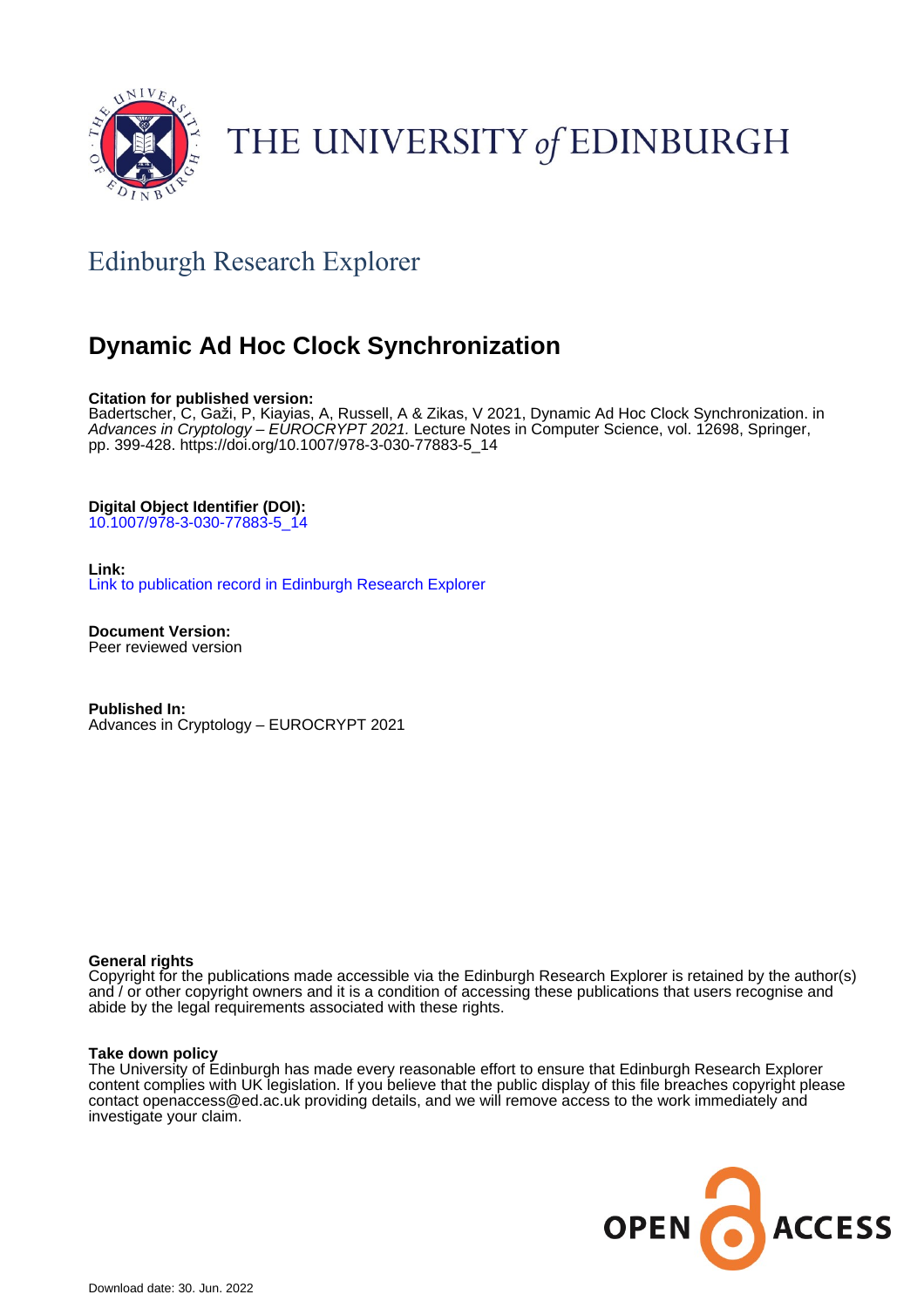### Dynamic Ad Hoc Clock Synchronization

Christian Badertscher<sup>1\*</sup> D[,](https://orcid.org/0000-0002-1353-1922) Peter Gaži<sup>1</sup>, Aggelos Kiayias<sup>1,2\*\*</sup>, Alexander Russell<sup>1[,](https://orcid.org/0000-0002-8228-6238)3\*\*\*</sup>  $\bullet$ , and Vassilis Zikas<sup>4†</sup>

> $^1$  IOHK – firstname.lastname@iohk.io  $^2$  University of Edinburgh –  $\mathtt{agelos.kiayias@ed.ac.uk}$ <sup>3</sup> University of Connecticut – acr@cse.uconn.edu  $4$  Purdue University – vzikas@cs.purdue.edu

Abstract. Clock synchronization allows parties to establish a common notion of global time by leveraging a weaker synchrony assumption, i.e., local clocks with approximately the same speed. Despite intensive investigation of the problem in the fault-tolerant distributed computing literature, existing solutions do not apply to settings where participation is unknown, e.g., the ad hoc model of Beimel et al. [EUROCRYPT 17], or is dynamically shifting over time, e.g., the fluctuating/sleepy/dynamic-availability models of Garay et al. [CRYPTO 17], Pass and Shi [ASIACRYPT 17] and Badertscher et al. [CCS 18].

We show how to apply and extend ideas from the blockchain literature to devise synchronizers that work in such dynamic ad hoc settings and tolerate corrupted minorities under the standard assumption that local clocks advance at approximately the same speed. We discuss both the setting of honest-majority hashing power and that of a PKI with honest majority. Our main result is a synchronizer that is directly integrated with a new proof-of-stake (PoS) blockchain protocol, Ouroboros Chronos, which we construct and prove secure; to our knowledge, this is the first PoS blockchain protocol to rely only on local clocks, while tolerating worstcase corruption and dynamically fluctuating participation. We believe that this result might be of independent interest.

#### 1 Introduction

Global clock synchronization [\[13](#page-29-0)[,24,](#page-30-0)[19\]](#page-29-1) allows a set of mutually distrustful parties to approximate a global notion of "time," in such a manner that if some party believes that the global time is t then every party believes it to be  $t \pm \epsilon$  for some small  $\epsilon > 0$ . This allows for an (approximately) synchronous (or partially synchronous) execution of distributed protocols which has placed the study of such

<sup>?</sup> Work done while the author was at the University of Edinburgh, Scotland.

<sup>\*\*</sup> Research partly supported by EU Project No. 780477, PRIVILEDGE.

<sup>\*\*\*</sup> This material is based upon work supported by the National Science Foundation under Grant No. 1717432.

<sup>†</sup> Work done in part while the author was at the University of Edinburgh and while visiting the Simons Institute for the Theory of Computing, UC Berkeley. Work supported in part by IOHK.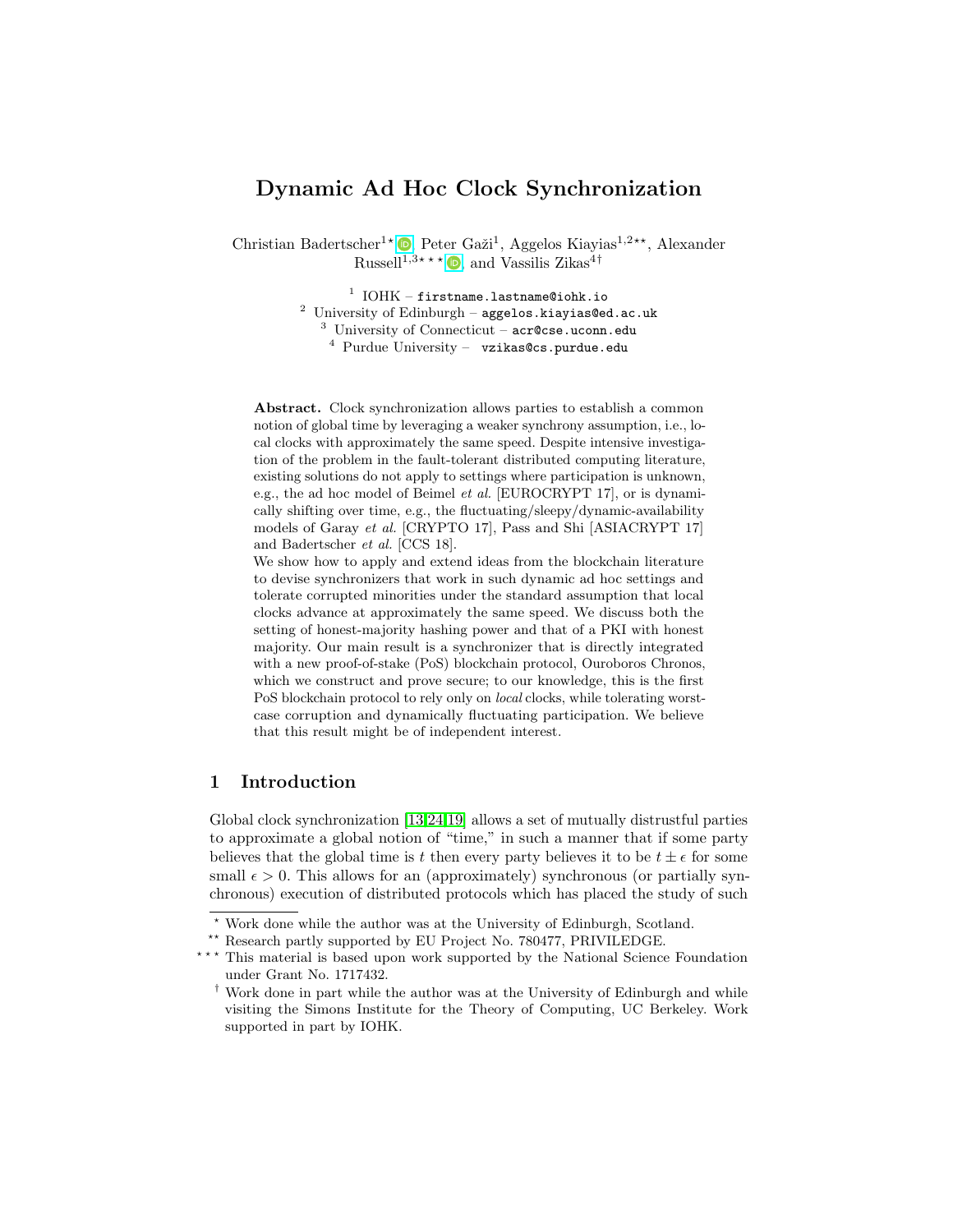synchronizers at a prominent position in theoretical computer science research. A number of works investigated feasibility across the spectrum of security/adversary models—from perfect to computational security and for different types of network synchronization assumptions [\[13,](#page-29-0)[24,](#page-30-0)[19](#page-29-1)[,15](#page-29-2)[,14,](#page-29-3)[2,](#page-28-0)[33](#page-30-1)[,25](#page-30-2)[,28](#page-30-3)[,32\]](#page-30-4). We defer a full description of the current landscape of feasibility to the full version of this work [\[4\]](#page-28-1) due to space constraints. The common assumption of such synchronizers is that the (honest) parties have local (initially desynchronized) clocks which advance at (roughly) the same speed.

Notwithstanding, existing synchronization techniques rely on accurate knowledge of the total number of parties present in the system and smart counting of received messages (or message chains). Consequently these techniques are inapplicable in the ad hoc secure multi-party computation setting of Beimel et al. [\[6\]](#page-29-4), where the universe of parties is known but not all parties participate in the protocol and the identities of those that do participate are not known to the other parties. As discussed in [\[6\]](#page-29-4), what makes this model challenging is the fact that it aims for non-interactive secure computation in the private simultaneous message (PSM) model [\[16](#page-29-5)[,20\]](#page-29-6). Indeed, if one allows multiple rounds of interaction, then the parties assumed to be online can try to figure out the active identities, taking the problem's difficulty away.

In this work we study a synchronization challenge which arises in the dynamic variant of the ad hoc model, where not only the parties do not know who is actually playing the protocol, but the set of active participants might change in every round (this change is further allowed to be under adversarial control). This is not only a natural extension of [\[6\]](#page-29-4) but is also motivated by real-world considerations in the blockchain setting. Indeed, the sleepy model of consensus proposed by Pass and Shi [\[31\]](#page-30-5)—and later generalized in the UC setting [\[8,](#page-29-7)[9\]](#page-29-8) by Badertsher et al. [\[3\]](#page-28-2) under the term dynamic availability—puts forth such a dynamic ad hoc model for capturing participation fluctuation in distributed ledger protocols. In a nutshell, these works allow for parties to (re)join the protocol at any time and to temporarily sleep—i.e., drop out of (certain processes of) the protocol —according to an arbitrary (or even adversarial) sleep pattern.

This dynamic ad hoc setting limits the power of existing synchronization techniques, since the lack of agreement of participation patterns makes counting ineffective for taking consistent decisions. The lack of such synchronization makes any distributed cryptography primitive [\[1\]](#page-28-3) in this dynamic ad hoc setting reliant on a (possible imperfect) global notion of time. In fact, even the formal cryptographic analyses of proof-of-work (PoW) and proof-of-stake (PoS) blockchains have typically assumed a (partially) synchronous model with a notion of global time. For instance, standard references for the proven security of Bitcoin [\[17,](#page-29-9)[18](#page-29-10)[,29\]](#page-30-6) implicitly use the fact that they can refer to a global round index in order to prove the desired properties of the protocol. Indeed, the common-prefix property is defined to require that if an honest party holds a chain at round  $\rho$ , then the prefix of this chain—obtained by removing the  $k$  most recent blocks—will eventually become prefix of the chain of any honest party (at some round  $\rho' \geq \rho$ ). The assumption was made explicit in [\[5\]](#page-28-4) by assuming a global clock in the global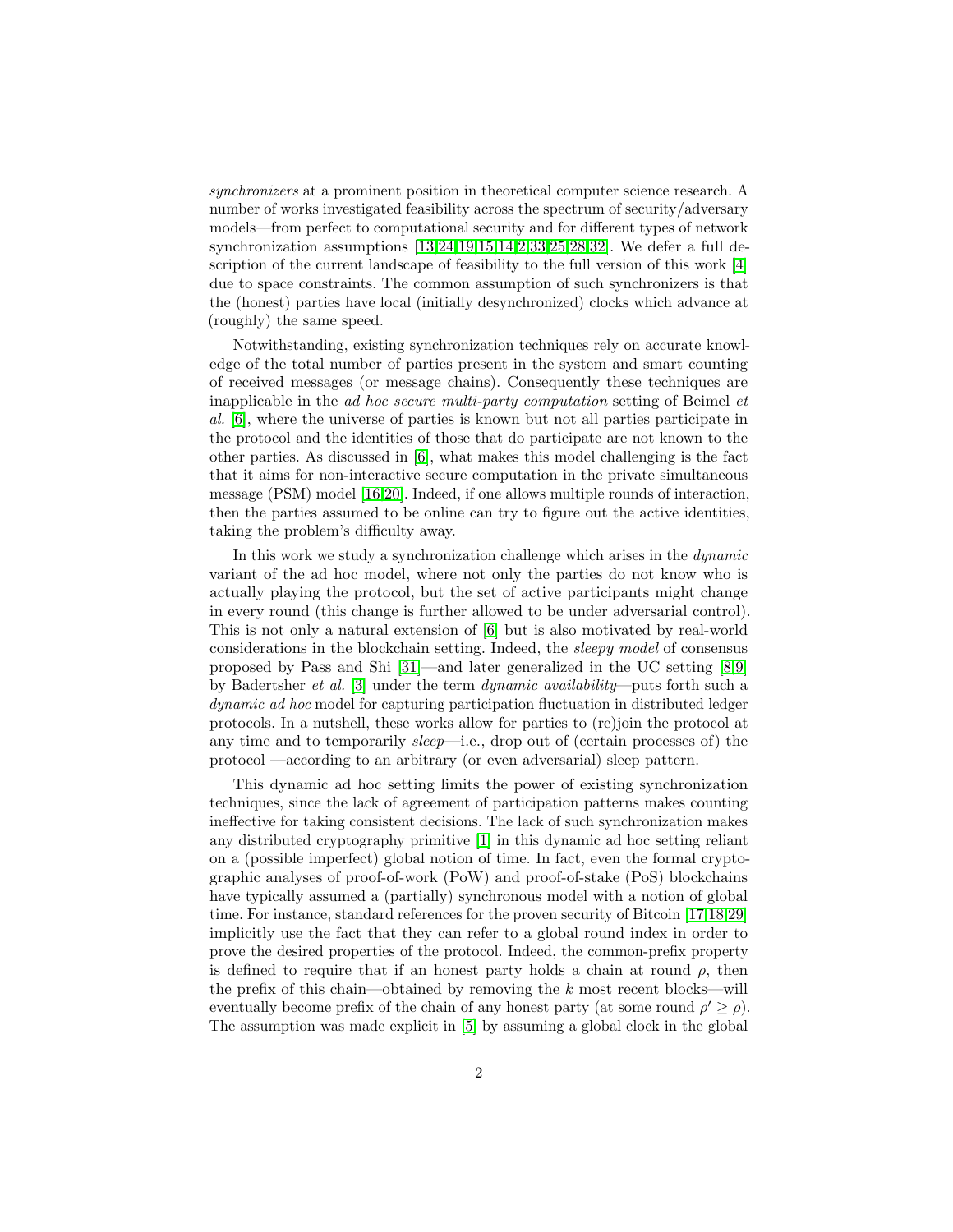UC setting [\[9\]](#page-29-8): this permits every party to query a common clock on demand and from that deduce the current round. A similar approach, assuming access to a global clock, was also adopted in the constructions of PoS blockchains, such as Sleepy Consensus [\[31\]](#page-30-5), Snow White [\[11\]](#page-29-11), and Ouroboros [\[23,](#page-30-7)[12,](#page-29-12)[3\]](#page-28-2).

The natural question that we address in this work is the following: Is global clock synchronization from standard assumptions possible in the dynamic ad hoc setting? By "standard assumptions" in the above question we mean the common assumptions underlying traditional synchronizers—that is, local (initially desynchronized) clocks which advance at (roughly) the same speed and an honest majority of parties.<sup>[5](#page-3-0)</sup> —along with standard cryptographic assumptions such as a public-key infrastructure (PKI) and existentially unforgeable digital signatures.

As discussed above, counting arguments of the sort used in classical synchronizers does not seem to help. Therefore, to answer this question we turn to techniques from the cryptographic literature on blockchain ledgers, which has already come a long way in addressing other security challenges that the dynamic ad hoc model creates. In fact, it is not hard to verify that in a resource-restricted scenario, such as the one created by assuming honest majority of hashing power, the above question can be answered by relying on a simplified version of the Bitcoin backbone protocol [\[17\]](#page-29-9). In particular, one can observe that the description of the Bitcoin blockchain (without difficulty recalibration) can rely on a purely execution-driven notion of time and explicit knowledge of current global time is not required. In the static difficulty setting, proving security in this way follows immediately from [\[17,](#page-29-9)[29\]](#page-30-6). As a result, a synchronizer can be trivially inferred by defining the clock to be the current blockchain length in each party's local state.

The above observation is a good indication that blockchain techniques can help answering our question, but it unfortunately does not provide a satisfying answer, as it relies on a non-standard—from the perspective of synchronizers and/or general multi-party computation (MPC) literature—assumption, i.e., that the honest parties control the majority of the computing power per unit of time. To avoid such non-standard assumptions we turn to proof of stake (PoS). Here, an execution-driven notion of time similar to the aforementioned notion achieved by Bitcoin without difficulty recalibration can actually be achieved by certain PoS-based iterated-Byzantine Fault Tolerant (iBFT) ledger protocols such as Algorand [\[10\]](#page-29-13). Indeed, given access to the genesis block (which can be seen as an initial PKI) a party can use the index (sequence number) of the current block as global time. This suggests the following as a solution to our synchronization problem: The assumed PKI—which in the ad hoc model would include the keys of all parties, active or not—is interpreted as a genesis block where every key is associated with a unit of stake. Then a simplified version of the Algorand ledger protocol is executed, i.e., without any stake shift and where the contents of the blocks are independent messages, in particular they are not interpreted as transactions of any kind. Whenever a party becomes active in the computation,

<span id="page-3-0"></span><sup>&</sup>lt;sup>5</sup> In the static ad hoc setting [\[6\]](#page-29-4), this assumption becomes honest majority of active parties; and in the dynamic, it would be honest majority among the parties that are actively participating in any given round.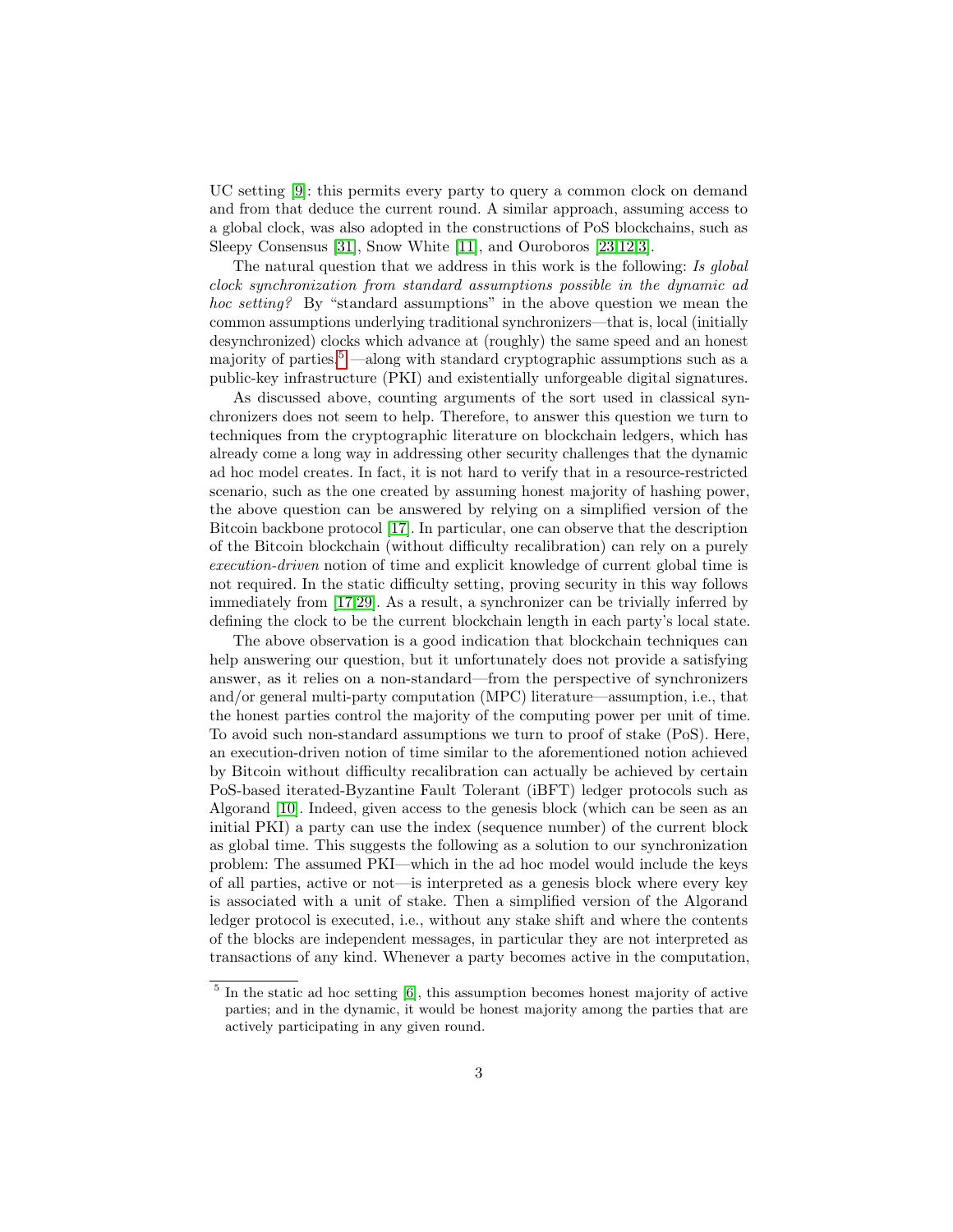he uses the length of the blockchain as his global time. If a  $(2/3 + \epsilon)$ -majority of active parties is honest (for some constant  $\epsilon > 0$ ), it follows that in the above execution of simplified-Algorand, a  $(2/3 + \epsilon)$ -majority of the (implicit) stake must be in honest hands and therefore security follows by the security proof of Algorand. It is not hard to verify that the protocol yields a good synchronizer, where, not surprisingly, the network delay lower-bounds the maximum skew of synchronized parties' clocks. However, the above solution works only under a concession which severely limits the nature of the dynamic ad hoc model. We need to demand explicit participation thresholds that are part of the protocol logic. Stated differently, each protocol participant at any given time must be aware of a sufficiently accurate estimate of how many parties are active at that time. To our knowledge, such a property, which in [\[10\]](#page-29-13) is referred to as  $lazy$ honesty, is necessary for the security analysis of [\[10\]](#page-29-13). We note in passing that such a rigid participation restriction is not necessary for the Bitcoin blockchain or its PoS variants in the sleepy/dynamic-availability setting.

Although it does not solve our question, the above idea still points to the right direction: Concretely, if we could use the above idea but with a PoS protocol which does not rely on explicit participation bounds, e.g., [\[31](#page-30-5)[,11](#page-29-11)[,23,](#page-30-7)[12](#page-29-12)[,3\]](#page-28-2), then we would have answered our question to the affirmative. And even better, our synchronizer would work assuming an honest majority  $(1/2 + \epsilon)$  of parties for some suitably chosen  $\epsilon$ ), since the above protocols are secure w.r.t. such an assumption on the stake distribution. Unfortunately, unlike Algorand, these protocols use a notion of (approximate) global time hardwired in the protocol logic, and the protocol is unspecified without such global knowledge of time/round. In fact, as explained below, there does not seem to be a simple way to removing this dependence of global time, and replace it by local clocks —even, perfectly-coordinated ones that advance at exactly the same speed— while preserving the security guarantees.<sup>[6](#page-4-0)</sup> The reason is that in these PoS blockchains a party's right to create a block is always associated with a concrete round (also called "slot"), and in order to verify that a block is created by an eligible party, that party must include a proof explicitly referring to the slot number. This means that a new party that joins the blockchain—or one that has been sleeping for long—cannot prune-off chains with adversarial timestamps so that it eventually adopts the right chain. Thus if a new party with an incorrect local time joins the protocol and sees a chain that includes blocks which appear to be far in the future (according to her local time), she cannot decide whether the chain is adversarial—in which case she needs to ignore or truncate it—or her local time is far behind absolute time. It is worth adding that these are not merely theoretical considerations: in a real world deployment the dependency on a global clock is typically met by using a global time synchronization service such as NTP [\[27\]](#page-30-8) and hence the security of

<span id="page-4-0"></span> $^6$  Of course, one could include such a notion of (approximate) global time in a trusted checkpointing assumption [\[11\]](#page-29-11), but this defeats the purpose of decoupling the protocol from an explicitly assumed trusted source of global time when a party (re)joins, which is the main challenge of our work.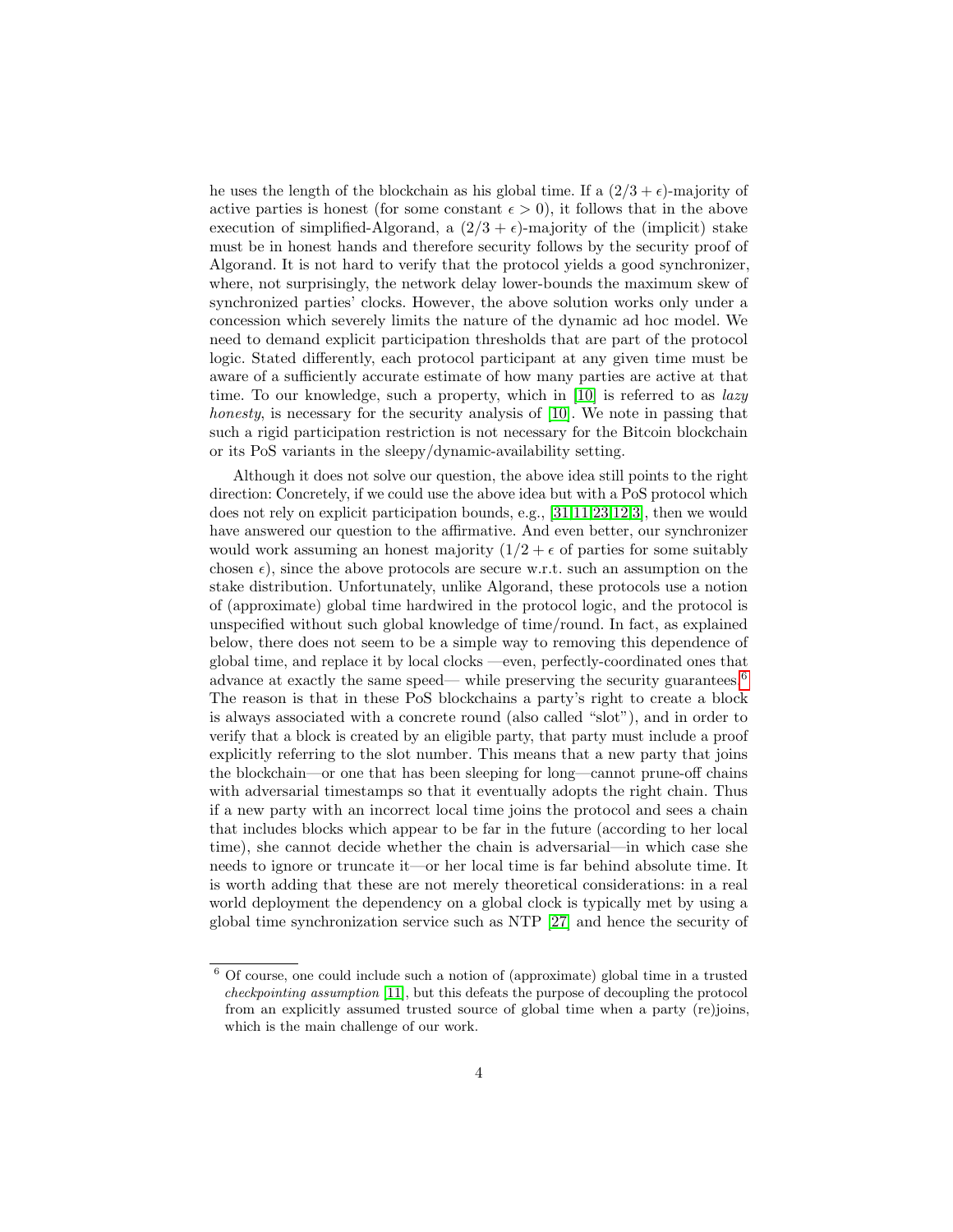all these protocols becomes compromised if such service fails to deliver a truly reliable clock, a possibility that cannot be excluded [\[26\]](#page-30-9).

Note that all previous PoS protocols which can operate in a participation-unrestricted setting [\[31,](#page-30-5)[11,](#page-29-11)[23](#page-30-7)[,12,](#page-29-12)[3\]](#page-28-2) require an upper bound on the network delay  $\Delta$ which is a necessary assumption, see [\[30\]](#page-30-10), due to the participation uncertainty. However, knowledge of an upper bound on  $\Delta$  does not help the parties in any direct way to assess the actual time (e.g., by locally counting time intervals of length  $\Delta$ ), as participation gaps can invalidate their local timer with respect to the implicit global execution-driven time.

It seems we have hit a deadlock: if the protocol itself crucially relies on global time, then how can it be used to remove global time and replace it with loosely synchronized clocks? Unfortunately, there seems to be no way to use these blockchain protocols (or their properties) in a black-box manner to realize a global clock from standard assumptions. Nonetheless, as we prove here, we can draw inspiration from these works to design new a new PoS blockchain protocol from scratch, so that it does not rely on a global clock and can be used as a synchronizer to obtain an approximate global clock from standard synchronizer assumptions. Our approach to building the new blockchain extends in a highly non-trivial manner ideas from the recent PoS literature.

Our blockchain protocol works not only for static stake, but can even accommodate stake transfers and new keys being generated (and potentially allocated stake) as in existing PoS blockchains. Thus, we actually not only solve the synchronizer problem in the dynamic ad hoc setting, but we provide the first full fledged PoS blockchain in the dynamic availability setting which relies not on global time but on the weaker and more realistic assumption of local (initially desynchronized) clocks which advance at (roughly) the same speed. We believe that this result might be both of independent interest for the distributed ledgers literature as well as of practical importance. We note in passing that given our new synchronizer, a potential alternative construction of a blockchain would be to use it in a black-box way to first realize a global clock, and then use this within an existing PoS blockchain. However, this would yield a highly suboptimal use of resources as it would effectively mean running two blockchains. This works shows that one does not need this redundancy and use our construction both as a PoS blockchain and as means to simulate a global clock (and potentially export it to other calling protocols) at the same time.

#### 2 Overview of Our Techniques

At the core of our global synchronization procedure is a new PoS blockchain ledger protocol which (1) does not rely on global clocks but merely on local clocks with (approximately) the same speed, (2) accommodates dynamic ad hoc participation, and (3) assigns timestamps to each block so that they can be used by any external observer to deduce an (approximate) notion of global time/round (see Theorem [1\)](#page-9-0). We refer to this new blockchain protocol as Ouroboros Chronos, or simply Chronos, and discuss it below. As discussed above, it would be sufficient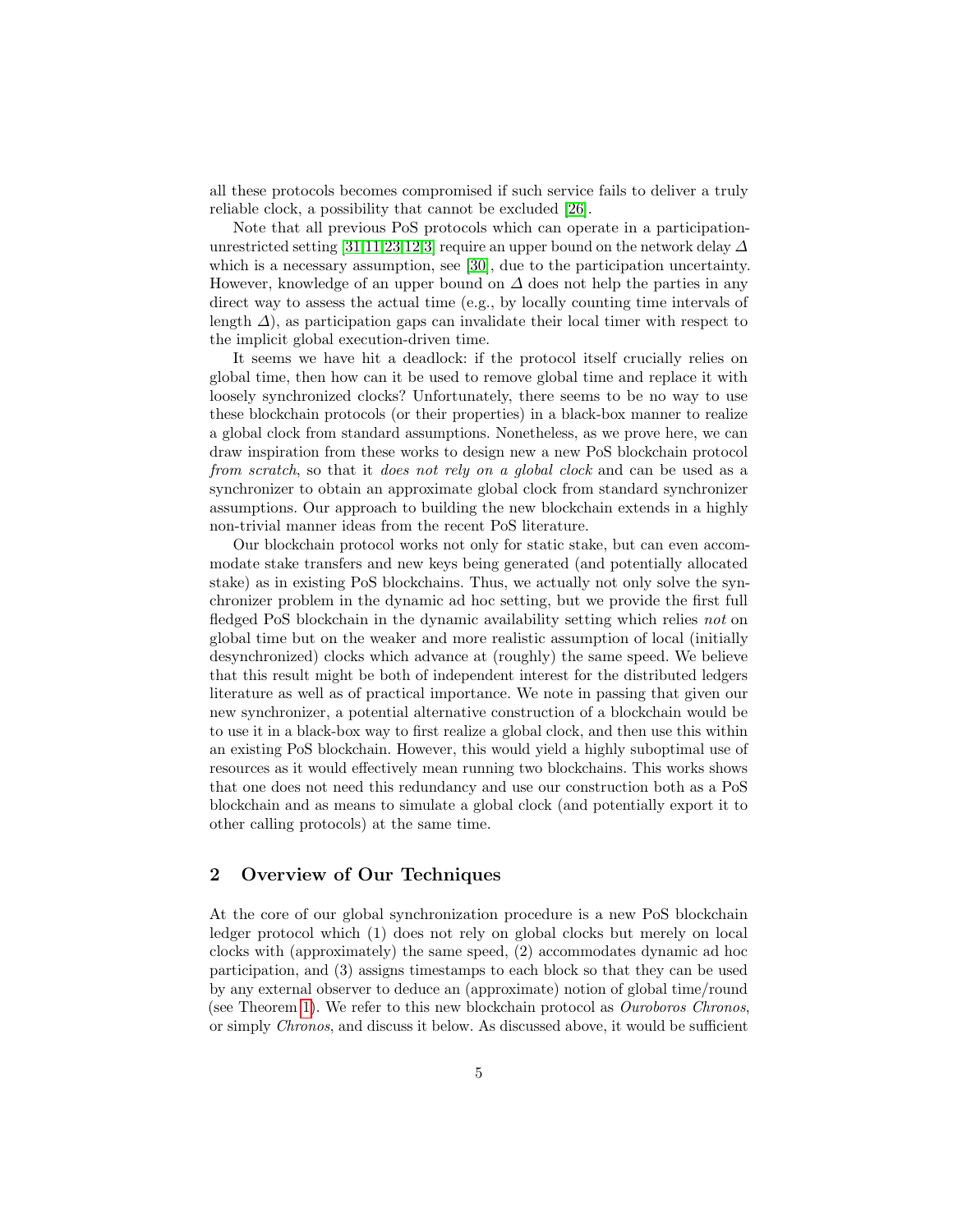for our synchronizer's needs to just design a blockchain that works in the static stake setting. Nonetheless, for full generality, we design Chronos to accommodate (and tolerate) stake-shift, which makes it the first fully-functional PoS blockchain, yielding the same guarantees as existing ones [\[10](#page-29-13)[,11,](#page-29-11)[3\]](#page-28-2), but without reliance on a global clock or restricting dynamic participation.

First, observe that if all the parties running the blockchain protocol would be guaranteed to be around from its beginning and throughout its lifetime (i.e., in the static ad hoc model of [\[6\]](#page-29-4)) then one could use an existing PoS blockchain for honest majority, e.g., [\[11](#page-29-11)[,3\]](#page-28-2) with the convention described above to assign one unit of stake per public key. A synchronizer could be derived from the length of the blockchain while the security assumptions and parties never joining or leaving the system would guarantee that parties stay synchronized. What makes the problem challenging and excludes the above solution is, thus, the combination of lack of a global clock with dynamic (ad hoc) participation. In the following we focus on how to redesign the mechanism of the above PoS protocols to allow (re)joining parties to get in sync with parties that have been around sufficiently long and are, therefore, already in-sync with each other—we refer to these latter parties as alert.

The central idea of our mechanism is the continuous recording of individually submitted clock readings and the clock adjustment of the alert parties' local clocks based on these readings at regular recalibration points. This mechanism is based on a VRF-based probabilistic sampling of the local clocks of all active parties using the blockchain to consistently record this operation over the protocol execution. As we demonstrate, this opens the opportunity for a safe (re)joining procedure; newly joining parties will be able to "hook" themselves into the next recalibration point and become fully alert.

In more details, here is how our new (re)joining procedure works: (Re)joining parties, start with listening on the network for some time, collecting broadcasted chains and following a "densest chain" chain-selection rule similar to [\[3\]](#page-28-2). Informally, this rule mandates that if two chains  $\mathcal C$  and  $\mathcal C'$  start diverging at some time  $t$ —according to the reported time-stamps in  $\mathcal C$  and  $\mathcal C'$ —then choose the chain which is denser in a sufficiently long interval after that time. Our first key observation is that this rule offers a useful (albeit in itself insufficient) guarantee in our setting: the joining party will end up with some blockchain that, although arbitrarily long, is at worst forking from a chain held by an honest and already synchronized party by a bounded number of blocks (equal to a security parameter) with overwhelming probability. This observation is the key to start building our synchronization mechanism. More concretely, we prove that the above process guarantees to eventually prune-off all chains with bad prefixes, i.e., prefixes that do not largely coincide with the prefixes of the other already synchronized honest parties' chains. In fact, as we show, the parties can compute an upper bound on the time (according to their local clocks) they need to remain in the above self-synchronization state before they build confidence in the above guarantee, i.e., before they know that their locally held chain is consistent with a long and stable prefix that already-synchronized honest parties adopt.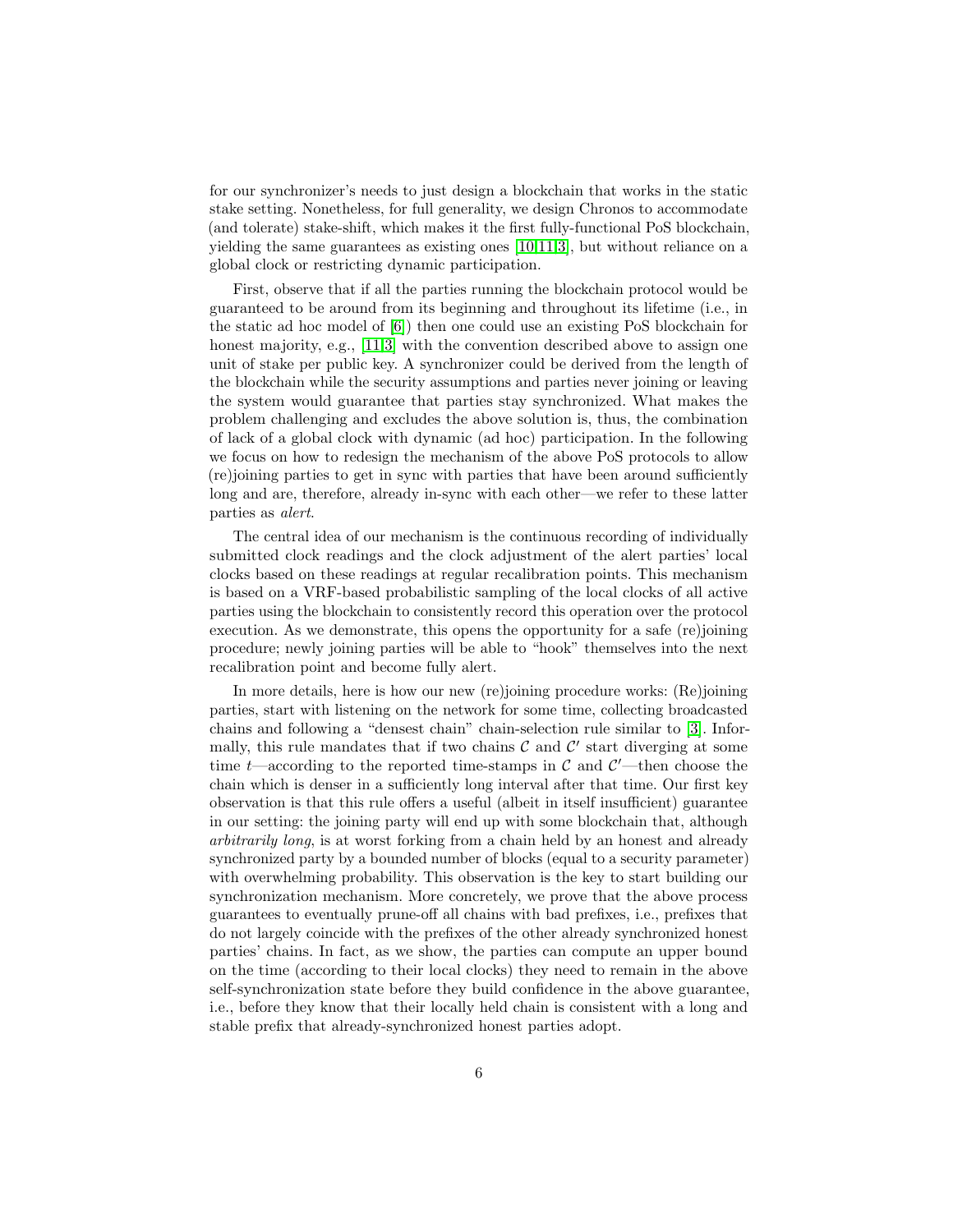The second key observation is that once a joining party has converged to such a fresh—i.e., produced after the joining party was activated—prefix of an honest chain, it may use the difference between its current local time and the (local) time recorded when this chain (and other control information) was received to adjust its local clock so that its local time is consistent with the times reported on the prefix. The hope would be that a clever adjustment will bring this local time sufficiently close to that of an honest and already synchronized party.

Designing and analyzing such an updating process is challenging. Indeed, consider the following straw man attempt: The party resets its local clock so that the time reported in, say, the last block of the prefix is the time this block was received. Before discussing the limitations of this proposal, let us first discuss an inherent property when dealing with clock synchronization in the setting with ∆-bounded (but adversarially controlled) delay networks. A message received by a party might have been sent up to  $\Delta$  rounds before, hence the time that the party will set its clock to might be up to  $\Delta$  rounds away from the clock of the sender (at the point of update). This delay-induced imprecision is unavoidable, so when we assess a given proposal we accept that clocks only need to be "loosely" synchronized; specifically, clocks of honest parties might differ by a bounded amount, where the bound is known and depends only on  $\Delta$ . In fact, this relaxation is common and believed to be necessary even in the permissioned model  $[24,19]$  $[24,19]$ .

However, the above simple solution is problematic even when there are no delays: Although the chain that the newly joining party recovered is guaranteed to have a prefix consistent with the already synchronized honest parties, individual blocks might be originating from the adversary and therefore contain a time stamp very different from the true sending time of that block. To make matters worse, the rate of honestly generated blocks in a chain of an honest party can be quite low as implied by the known bounds of chain quality [\[18](#page-29-10)[,12\]](#page-29-12), and thus the time inaccuracy of any individual block can be significant.

A second attempt would be to have in every round (or at regular intervals) every party use the credentials of all the coins it owns to broadcast a signed timestamp, i.e., every party acts as a verifiable synchronization (or timestamping) beacon on behalf of all the coins it owns. The joining party receives all these broadcasted timestamps, and uses their majority to compute the value of its clock. Still, this solution has drawbacks: The first is scalability; this is not severe, as existing ideas can be employed such as using the protocol history as input to a verifiable random function (VRF) to identify eligible parties (or, as in the case of Algorand, by using Bracha-style committees [\[7\]](#page-29-14)) to send timestamping beacons in every synchronization round. The second, harder problem is that in order to use the majority, the local clocks of the parties that report time need to be perfectly synchronized so that their majority agrees. If their clocks have any small drift, this fails. Furthermore, even with identical speed clocks, dynamic participation allows parties to drop off and rejoin, which means that, due to the network delay

<span id="page-7-0"></span><sup>&</sup>lt;sup>7</sup> The model from [\[24\]](#page-30-0) with honest clocks that report values differing by up to  $\Delta$  is equivalent to a situation in which clocks report the right value, but parties might receive it with a difference of up to  $\Delta$  rounds.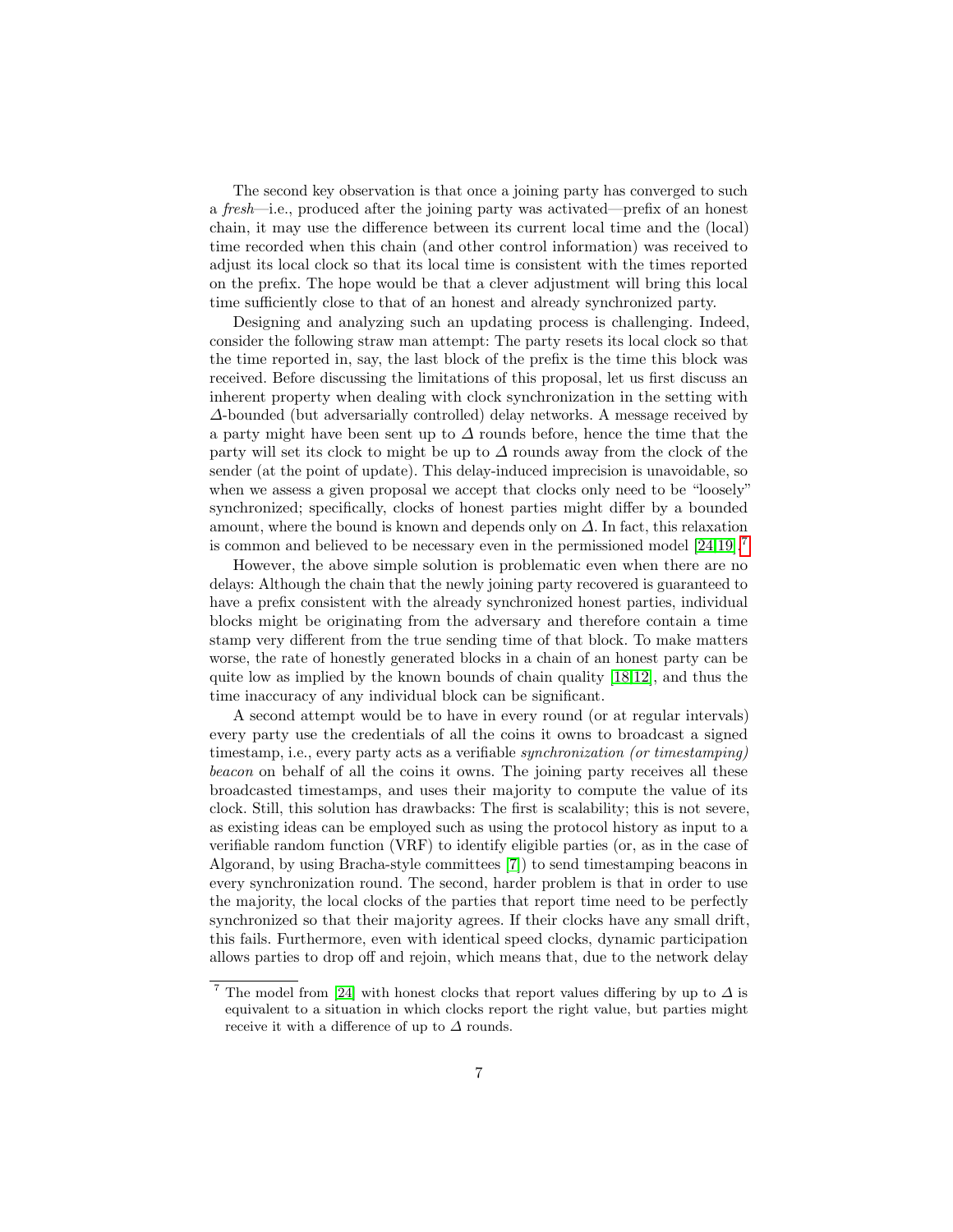the honest parties will end up with only loosely synchronized local clocks. Using the average instead of the majority function does not help out here either since a single adversarial timestamp can throw off the average arbitrarily far. Hence, taking the median of the received timestamps promises to be more stable against extreme values. Observe that as long as synchronized honest parties' local clocks are not far apart, the times they report will be concentrated to a sufficiently small time interval, and the median will fall in this interval.

The above insight brings us closer, but is still insufficient: If the adversary can serve to, say, two different joining parties different and possibly disjoint sets of timestamps (on behalf of eligible corrupted synchronization-beacon parties) then he could force an opposing clock adjustment between the two that will increase their clock drift well beyond the drift of any pair of already synchronized parties. To resolve this issue, we need to ensure that the parties agree on the set of eligible timestamps (whether honest or corrupted) that they use for adjusting their local time. This is a classical consensus problem. Luckily, our synchronizer runs in tandem with a PoS-based blockchain which solves consensus with dynamic availability, and which can assist in reaching agreement on the synchronizationbeacon values for recalibration. And thanks to the property discussed at the beginning of the section—namely that even joining parties (without accurate time) will eventually be able to bootstrap a sufficiently long prefix of the blockchain—the joining parties will agree on the set of beacons for recalibration.

Our solution follows the spirit of the above conclusion. In a nutshell, we will use the VRF to assign timestamping-beacon parties to slots according to their state. Parties who are synchronized and active when their assigned slot is encountered will broadcast a timestamp and a VRF-proof of their eligibility for the current timeslot (together, we call this a *synchronization beacon*). And to agree on the set of eligible parties that will be used (including the dishonest ones) these beacons will also be included in the blockchain by the already synchronized parties, similarly to transactions. Any party who joins and tries to get synchronized will gather chains and record any broadcasted beacons (and keep track of the local time these were received). Once the party is confident it has a sufficiently long prefix of the honest chain, it will retrospectively use this gathered information to extract the agreed-upon set of beacons, compute a good approximation of the clocks parties had when they broadcasted these beacons and apply a median rule to set its local clock to at most a small distance from other honest and synchronized parties. In order to ensure that already synchronized parties adjust in tandem with joining parties we will have them also periodically execute the synchronization algorithm—but of course using their local blockchain, which they know is guaranteed to have a large common prefix with any other honest and synchronized party. Evidently, to turn this high-level idea of our solution into a provably secure protocol requires appropriate design choices that we present in Section [4.](#page-13-0) Nonetheless, by a careful analysis (cf. Section [5\)](#page-22-0) we can show that not only the above construction yields a PoS blockchain that does not rely on global time, but, also, the reported timestamps are (approximately) consistent among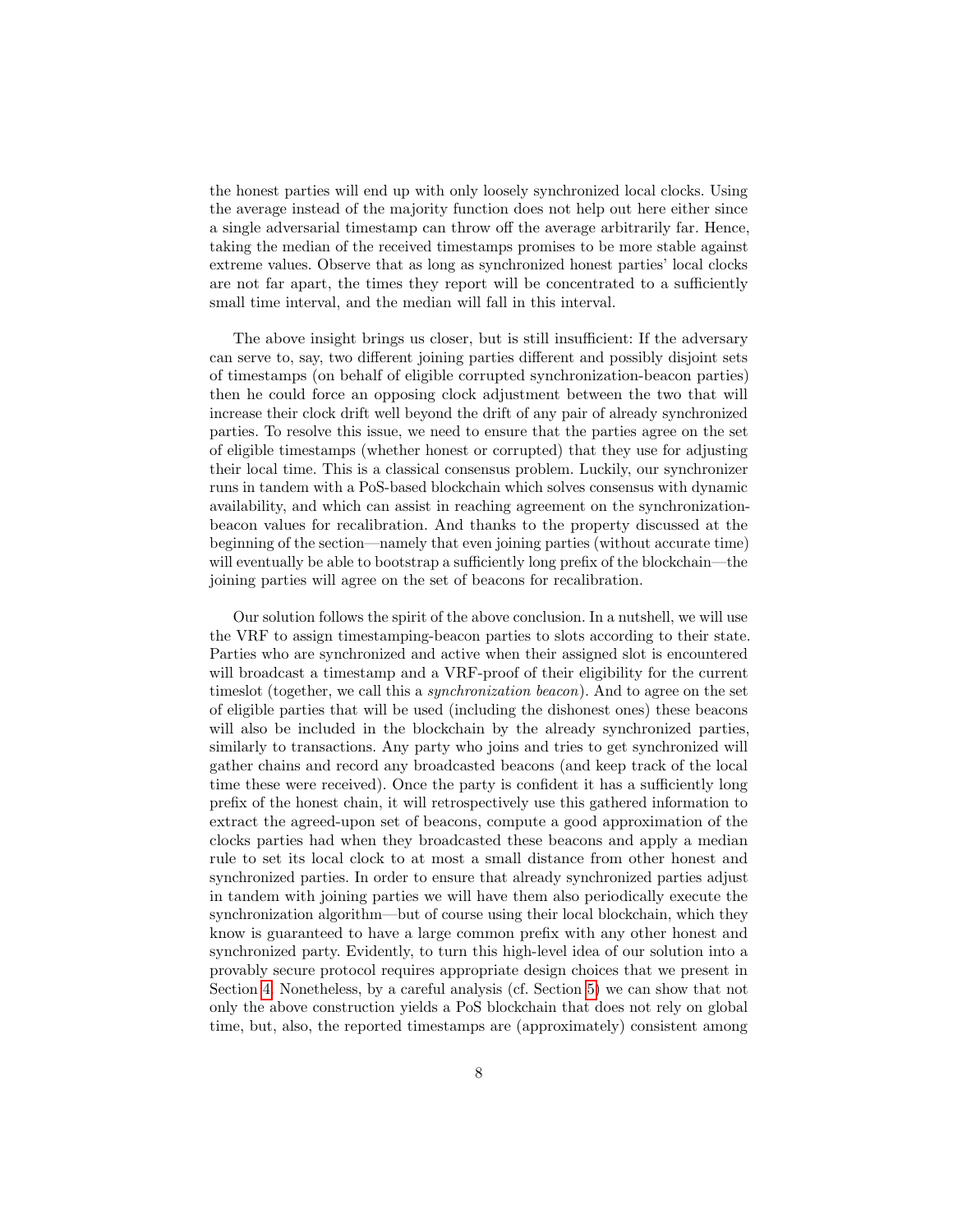long-term (alert) participants and can, with a suitable encoding mechanism, be used to devise a synchronizer satisfied the guarantees of the following theorem.

<span id="page-9-0"></span>**Theorem 1.** There is a synchronizer protocol in the dynamic ad hoc setting, so that the following properties hold:

- 1. (Completeness) Any alert party in the protocol reports some time  $t \in \mathbb{N}$ .
- 2. (Approximate synchrony) For any two alert parties  $p_1$  and  $p_2$  reporting times  $t_1$  and  $t_2$ , respectively, it holds  $|t_1 - t_2| \leq 2\Delta$ , where  $\Delta$  is an upper bound on the network delay.
- 3. (Monotonicity) If an alert party reports times  $t_1$  and then  $t_2$  at two consecutive steps<sup>[8](#page-9-1)</sup> in its execution, then  $t_1 \le t_2 \le t_1 + 2\Delta$ .
- 4. (Liveness) For any alert party, if time  $t_2$  is reported  $2\Delta$  local rounds after time  $t_1$ , then  $t_1 < t_2$ .

Note that the above theorem provides a clock that might make "jumps" (i.e., skip some rounds for certain parties). However, these jumps are bounded by  $2\Delta$ . Hence, it is straightforward to turn this clock into a clock that does not make jumps (albeit slower) and where synchronized parties are within a round from each other: Every party reports time  $\lfloor \frac{t}{2\Delta} \rfloor$ , where t is the value it sees from the above "jumpy" clock.

#### 3 Our Model

**Basic notation.** For  $n \in \mathbb{N}$  we use the notation [n] to refer to the set  $\{1, \ldots, n\}$ . For brevity, we often write  ${x_i}_{i=1}^n$  and  $(x_i)_{i=1}^n$  to denote the set  ${x_1, \ldots, x_n}$  and the tuple  $(x_1, \ldots, x_n)$ , respectively. For a tuple  $(x_i)_{i=1}^n$ , we denote by  $\textsf{med}((x_i)_{i=1}^n)$ the (lower) median of the tuple, i.e.,  $\text{med}((x_i)_{i=1}^n) \triangleq x'_{\lceil n/2 \rceil}$ , where  $(x'_i)_{i=1}^n$  is a (non-decreasing) sorted permutation of  $(x_i)_{i=1}^n$ . For a blockchain (or chain)  $\mathcal{C}$ , which is a sequence of blocks, we denote by  $\mathcal{C}^{k}$  the chain that is obtained by removing the last k blocks; and by head(C) the last block of C. We write  $C_1 \preceq C_2$ if  $C_1$  is a prefix of  $C_2$ .

We discuss the model and the hybrid functionalities assumed in the protocol below. The formal descriptions are given in the full version of this work [\[4\]](#page-28-1).

Relaxed synchrony. The synchrony assumption that parties advance at exactly the same pace can be captured by the global-setup variant of the clock functionality from [\[22\]](#page-30-11). This is a weaker version of the global clock used in previous analyses of blockchains [\[5,](#page-28-4)[3\]](#page-28-2) in that it does not keep a counter representing the global system time, but rather maintains for each party (resp. ideal functionality) an indicator bit  $d_{\mathsf{P}}$  (resp.  $d_{(\mathcal{F},\text{sid})})$  of whether or not a new round has started. Each party's indicator is accessible by a standard clock-get command. All indicators are set to 0 at the beginning of each round; once any party or functionality finishes its round it issues a clock-update command that updates his indicator

<span id="page-9-1"></span><sup>&</sup>lt;sup>8</sup> In this context, a step in the execution corresponds to the action(s) a party takes during a single local round (i.e., between two "ticks" of its local clock.)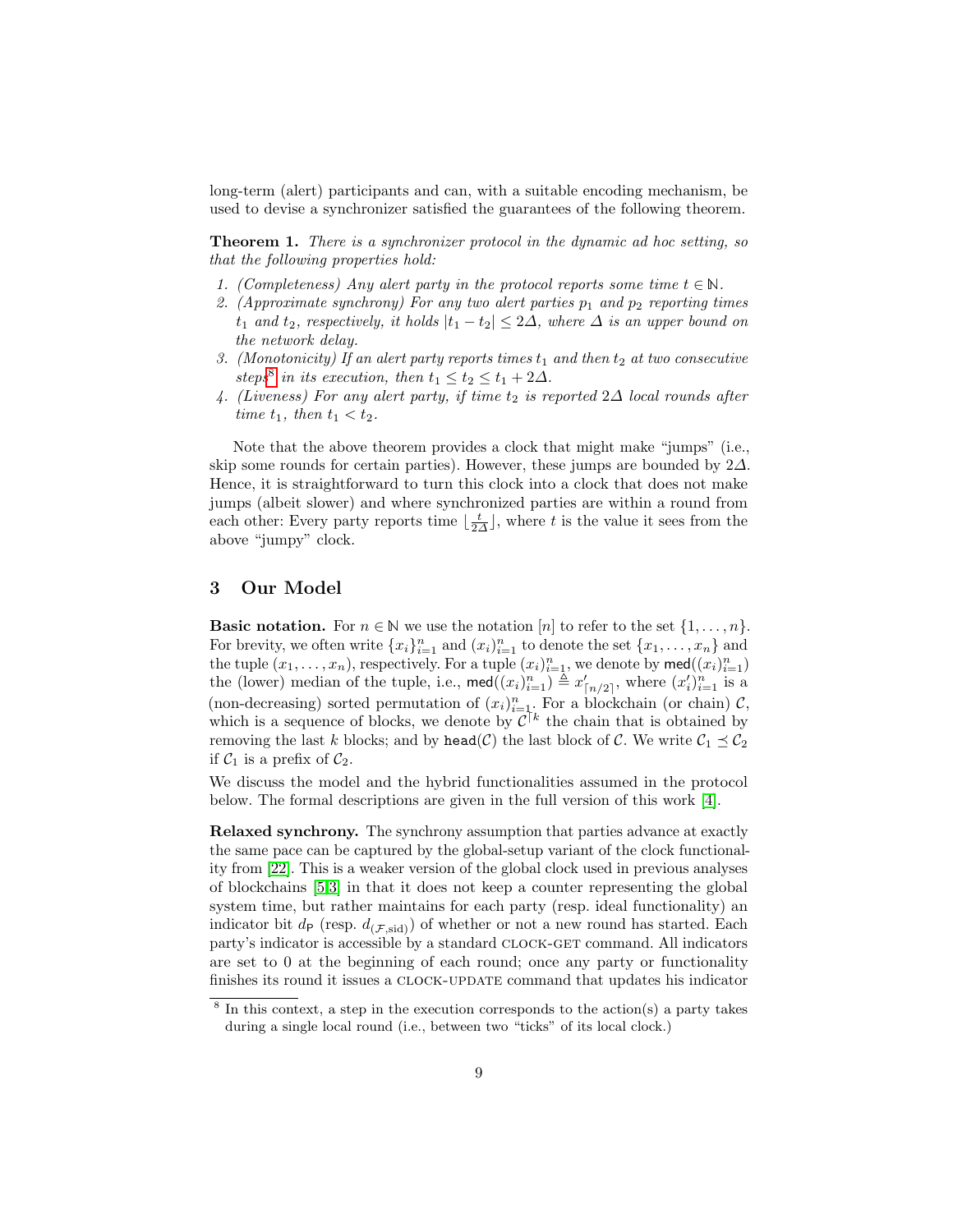to 1. Once every party and functionality has updated its indicator, the clock resets all of them to 0; this switch allows the parties to detect that the previous round has ended and move on to the next round.

Arguably the above clock offers very strong synchronization guarantees, since once a round switches, every party is informed about it in the next activation. In [\[22\]](#page-30-11) a relaxed version of this clock was introduced which allowed the adversary to delay notifying the parties about a round switch by bounded amount of fetch-attempts. This behavior relaxes the perfect nature of the clock, but it still ensures that no party advances to a next round before all parties have completed their current round.

In this work we consider parties that advance at roughly the same speed, which means that a party might advance its round even before another party has finished with its current round, and even multiple times, as long as its is ensured that no honest party is left too far behind. For this purpose we introduce an even more relaxed version of the (global-setup variant) of the clock from [\[22\]](#page-30-11) which, intuitively, allows a party to advance to its next round multiple times before some honest parties have completed their current round, as long as the relative pace of advancement for any two honest parties stays below a drift parameter  $\Delta_{\rm clock}$ . We note in passing that a similar guarantee was formulated in the timing model [\[21\]](#page-29-15); however, the solution there notified the underlying model of computation which creates complications with the  $(G)UC$  composition theorem which would need to be reproved. To avoid such complications, in this work we capture the above relaxed synchrony assumption as a global functionality.<sup>[9](#page-10-0)</sup> and call it  $\mathcal{G}_{\text{IMPERFLCLOCK}}^{\Delta_{\text{clock}}}$ .

Similar to the perfect clock above, the imperfect clock stores an indicator bit  $d_{\mathsf{P}}$  which is used to keep track of when everyone has completed a round (not necessarily the same round)—one can think of this indicator as corresponding to a baseline round-switch, which is however hidden from the parties and might only be observed by ideal functionalities. Additionally, for every party the imperfect clock keeps an imperfect version of the indicator bit  $d_{\mathsf{P}}^{Imp}$  (corresponding to switches P's local, e.g., hardware, clock switches) which is what is exported when the party attempts to check his clock.

This local indicator is used similarly to how synchronous protocols would use the perfect indicator in [\[22\]](#page-30-11); but we allow the adversary to control when this local indicator is updated under the restrictions that (a)  $d_{\rm P}^{Imp}$  cannot advance in the middle of P's round, (b) it cannot fall behind the baseline induced by the indicator  $d_{\mathsf{P}}$ , and (c) it cannot advance ahead of the baseline by more than  $\Delta_{\text{clock}}$ . This is achieved by the imperfect clock keeping track of the relative difference/distance  $drift<sub>P</sub>$  between the number of local advances of each registered  $P$  from the baseline updates; this distance is increased whenever  $d_{\mathsf{P}}^{Imp}$  is reset (by the adversary) to 0 and decreased whenever the baseline indicator  $d_P \in \{0, 1\}$  is

<span id="page-10-0"></span><sup>&</sup>lt;sup>9</sup> In [\[22\]](#page-30-11) a functionality corresponding to the timing-model assumptions [\[21\]](#page-29-15) was proposed along with a reduction to the (local) clock functionality. However, both the fact that their clock functionality is local and that their reduction uses a complete network of (known) bounded-delay authenticated channels—which we do not assume here—makes that result incompatible with our model and goals.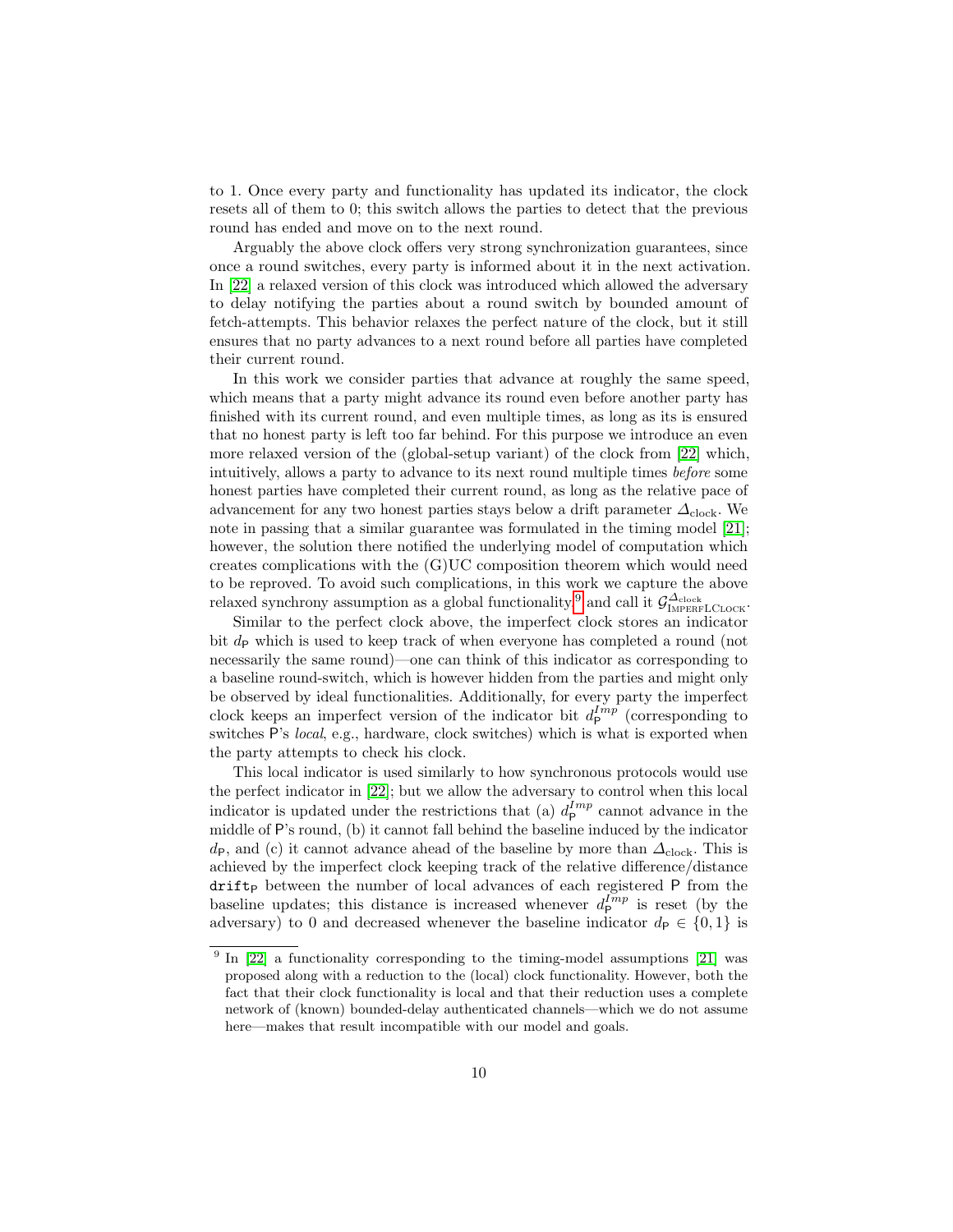reset to 0; if the distance of some party from the baseline falls below 0 (i.e., the adversary attempts to stall a party when the baseline advances<sup>[10](#page-11-0)</sup>) then the local indicator is reset to  $d_{\mathsf{P}}^{Imp} = 0$  (which allows P to advance his round) and the corresponding distance is also reset to 0.

Modeling peer-to-peer communication. We assume a diffusion network, denoted by and we denote it by  $\mathcal{F}_{N-MC}^{\Delta_{net}}$ , in which all messages sent by honest parties are guaranteed to be fetched by protocol participants after a specific delay  $\Delta_{\text{net}}$ . Additionally, the network guarantees that once a message has been fetched by an honest party, this message is fetched by any other honest party within a delay of at most  $\Delta_{\rm net}$ , even if the sender of the message is corrupted. We note that this network model is not substantially stronger than in previous works [\[5](#page-28-4)[,3\]](#page-28-2), which use a network functionality providing bounded-delay message delivery. Our model is equivalent via an unconditional reduction: echoing received messages. In practice, this reduction of course needs to be applied prudently to avoid saturating the network. This is exactly done by the relevant networking protocols: e.g. in Bitcoin, when a new block is received its hash is advertised and then propagated and validated by the network as needed. Chronos can use the same mechanism.

Genesis block distribution and weak start agreement. Our model allows parties' local time-stamps to drift apart over the course of an execution; additionally the model makes no assumption that the initialization of the initial stakeholders is completed in the same round, i.e., honest parties might start staking at different rounds of the execution. To this aim, we weaken the functionality  $\mathcal{F}_{\text{INIT}}$  adopted by [\[3\]](#page-28-2) to allow for bounded delays when initial stakeholders receive the genesis blocks. Namely, our  $\mathcal{F}^{\Delta_{\text{net}}}_{\text{INIT}}$  functionality merely guarantees genesis block delivery to initial stakeholder not more than  $\Delta_{\text{net}}$  rounds apart from each other; the offsets are under adversarial control.

Further hybrids. The protocol makes use of a VRF (verifiable random function) functionality  $\mathcal{F}_{VRF}$ , a KES (key-evolving signature) functionality  $\mathcal{F}_{KES}$ , and a (global) random oracle functionality  $\mathcal{G}_{\rm RO}$  (to model ideal hash functions).

#### <span id="page-11-1"></span>3.1 Dynamic (Ad Hoc) Participation

To support a fine-grained dynamic participation model, we follow the approach of [\[3\]](#page-28-2) and categorize the parties into party types. Recall that the dynamic participation model allows to capture the security of the protocol in a realistic fashion, by considering that some parties might be stalling their computation, some might accidentally lose network access and hence disappear unannounced, and others might lose track of the passage of time due to some failure. In our model, we formally let the environment be in charge of connecting and disconnecting to its resources. (This is done by equipping the functionalities, global setups, and

<span id="page-11-0"></span> $10$  Note that by definition the baseline advances when all parties have completed their current round.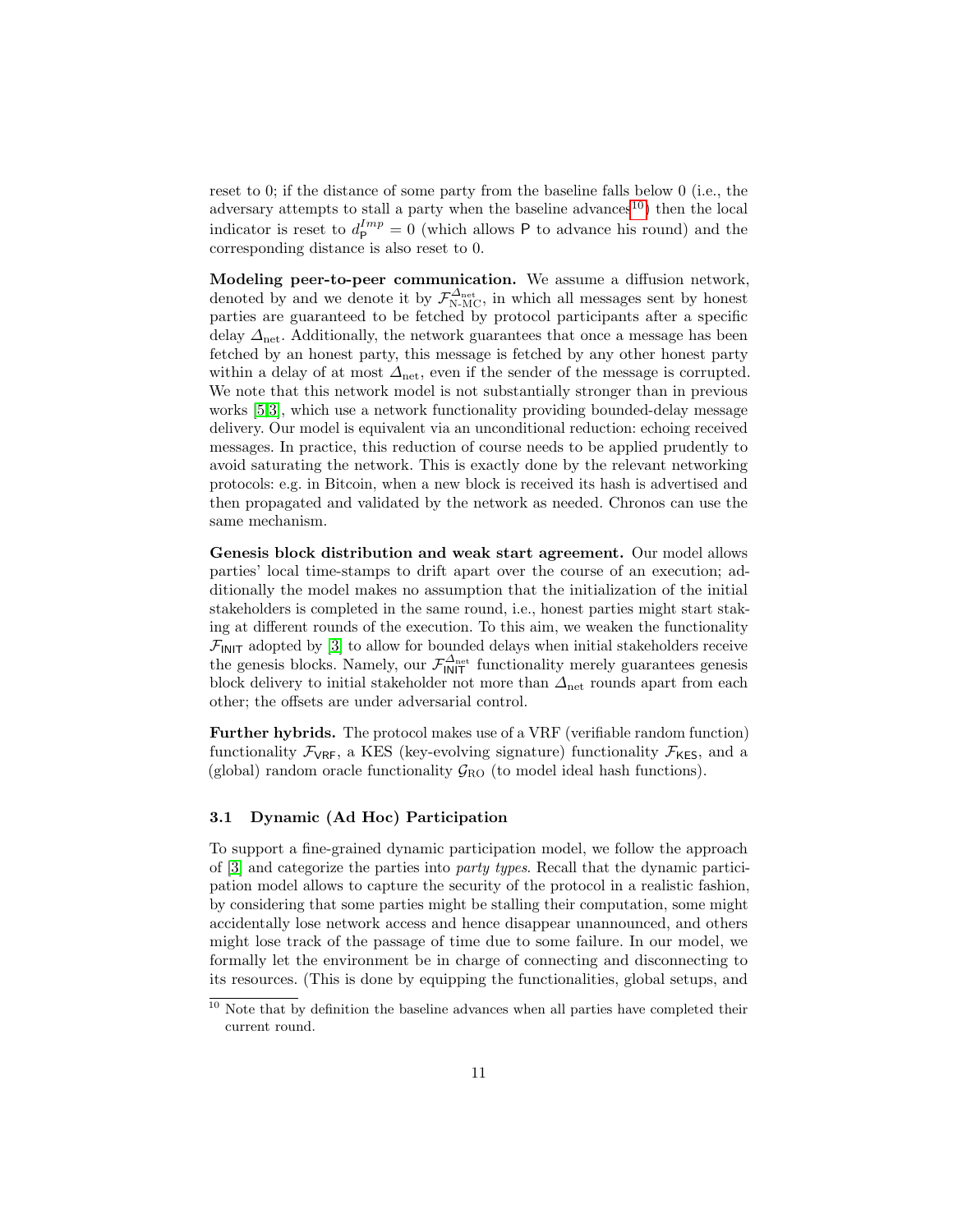|                                                                  | Basic types of <i>honest</i> parties |                         |
|------------------------------------------------------------------|--------------------------------------|-------------------------|
| Resource (Res.)                                                  | Res. unavailable Res. available      |                         |
| random oracle $\mathcal{G}_{\text{RO}}$                          | stalled                              | operational             |
| network $\mathcal{F}_{N-MC}$                                     | $of \theta$                          | online                  |
| $\operatorname{clock}$ $\mathcal{G}_{\operatorname{PerrLCLOCK}}$ | $time \text{-}unaware$               | $time\text{-}average$   |
| synchronized state, local time                                   | desynchronized                       | synchronized            |
| KES capable of signing (w.r.t. local time)                       | $sign-capable$                       | $sign\text{-}uncapable$ |

#### Derived types:

alert :⇔ operational ∧ online ∧ time-aware ∧ synchronized ∧ sign-capable active :⇔ alert ∨ adversarial ∨ time-unaware Note: alert parties are honest, active parties also contain all adversarial parties.

<span id="page-12-2"></span><span id="page-12-0"></span>Fig. 1. Party types.

the protocol with explicit registration/de-registration commands, thereby keeping track of when parties are joining and adjusting their guarantees depending based on this information.) The various basic and derived types of parties are summarized in Figure [1.](#page-12-0)

For a given point in execution, a party is considered offline if it is not registered with the network, otherwise it is considered *online*. A party is *time-aware* if it is registered with the clock, otherwise we call it time-unaware. We say that a party is operational if it is registered with the random oracle, otherwise we call it stalled. Finally, we say that a party is sign-capable if the counter in  $\mathcal{F}_{\text{KES}}$  is less or equal to its local time-stamp.

<span id="page-12-1"></span>Additionally, an honest party is called synchronized if it has been continuously connected to all its resources for a sufficiently long interval to make sure that, roughly speaking, (i) it holds a chain that shares a common prefix with other synchronized parties (synchronized state) and (ii) its local time does not differ by much from other synchronized parties (synchronized time). Our protocol's resynchronization procedure JoinProc will guarantee the party that after executing it for the prescribed number of rounds, it will achieve both properties [\(i\)](#page-12-1) and [\(ii\)](#page-12-2) above. In addition, such a party will eventually become sign-capable in future rounds (in case the KES is "evolved" too far into the future due to a desynchronized time-stamp before joining). We note that an honest party always knows whether it is synchronized or sign-capable and (in contrast to the treatment in [\[3\]](#page-28-2)), it maintains its synchronization state in a local variable isSync and makes its actions depend on it.

Based on these four basic attributes, we define alert and active parties similarly to [\[3\]](#page-28-2). Alert parties are considered the core set of honest parties that have access to all necessary resources, are synchronized and sign-capable. On the other hand, potentially active parties (or active for short) are those (honest or corrupted) parties that can potentially act (propose a block, send a synchronization beacon) in its current status; in other words, we cannot guarantee their inactivity. Formally, it includes alert parties, corrupted (i.e., adversarial) parties, and moreover any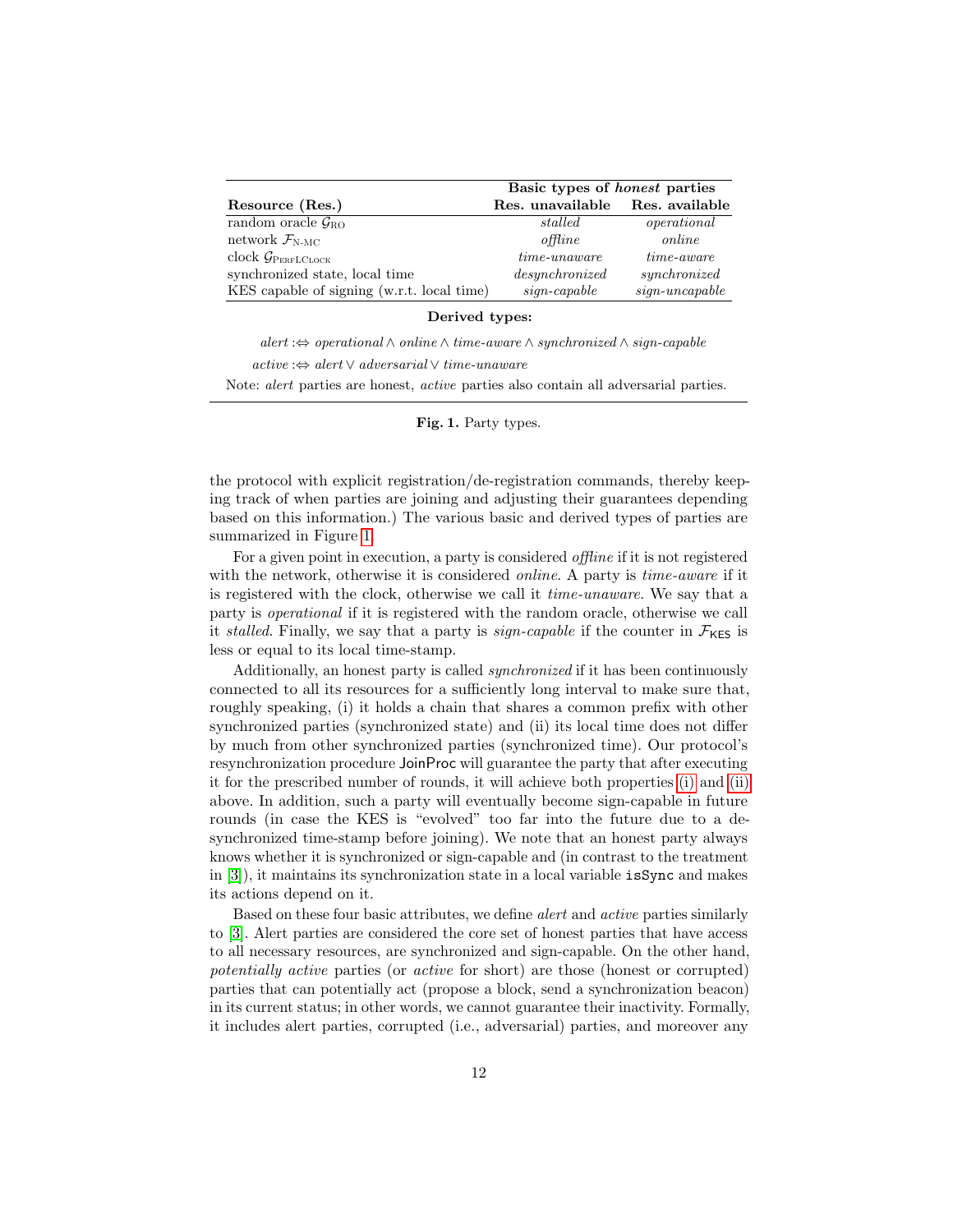party that is time-unaware (independently of the other attributes; this is because those parties are in particular not capable of evolving their signing keys reliably and hence it cannot be excluded that if they later get corrupted, they might retroactively perform protocol operations in a malicious way).

The definition of a party type is extended now, namely from single points in an execution to the natural numbers, which we refer to as logical slots in this context. As we see in Section [4,](#page-13-0) to each logical slot, a leader election process is associated, which every honest party will run when its local clock localTime equals sl for the first time. The definition of party types w.r.t. logical slots is as follows: a party P is counted as alert (resp. operational, online, time-aware, synchronized, sign-capable) for a slot sl if the first time its local clock passes through the (logical) slot sl, it maintains this state *throughout the whole slot*, otherwise it is considered not alert (resp. stalled, offline, time-unaware, desynchronized, sign-uncapable) for sl. It is considered corrupted (i.e., adversarial) for sl if it was corrupted by the adversary  $A$  when its local clock satisfied localTime  $\leq$  sl. Finally, it is active for sl if it is either corrupted for that slot, or it is alert or time-unaware at any point during the interval when its local clock for the first time passes through slot sl.

#### <span id="page-13-0"></span>4 The Blockchain Protocol

At a high level, the protocol we present is a Nakamoto-style proof-of-stake based protocol for the so-called semi-synchronous setting; this is the same model used for standard analyses of Bitcoin. In this model, parties have a somewhat accurate common notion of elapsed time (rather than absolute time information) and the network has an upper bound on the delay which is not known to the parties. At a very high-level the protocol attempts to imitate a process which resembles a situation in which state (including time) is continuously passed on to currently alert stakeholders. The honest majority of active stake assumption that is explicit in [\[12](#page-29-12)[,3\]](#page-28-2) will then ensure that the adversary cannot destroy this state by using his ability to tune participation.

To ease into the main protocol ideas it is useful to imagine a situation in which there is a core of parties with sufficient stake that has been around from the onset of the blockchain. (These parties have a common, albeit somewhat imperfect, understanding of how much time has passed since the protocol started and can contribute this information to the synchronization procedure.) We stress that the continuous or indefinite presence of such parties is not needed in our final protocol which will ensure that the information that these parties would safeguard is passed on to new parties if/when such inaugural parties go to sleep or deregister.

Here is how such an inaugural participant (i.e., a participant who is assigned stake at the outset of the computation by  $\mathcal{F}_{\text{INIT}}$ ) executes the protocol. With access to the provided genesis block, which reveals an initial record  $\mathbb{S}_1 = ((P_1, v_1^{\text{vrf}}, v_1^{\text{kes}}, s_1), \dots, (P_n, v_n^{\text{vrf}}, v_n^{\text{kes}}, s_n))$  that associates each participant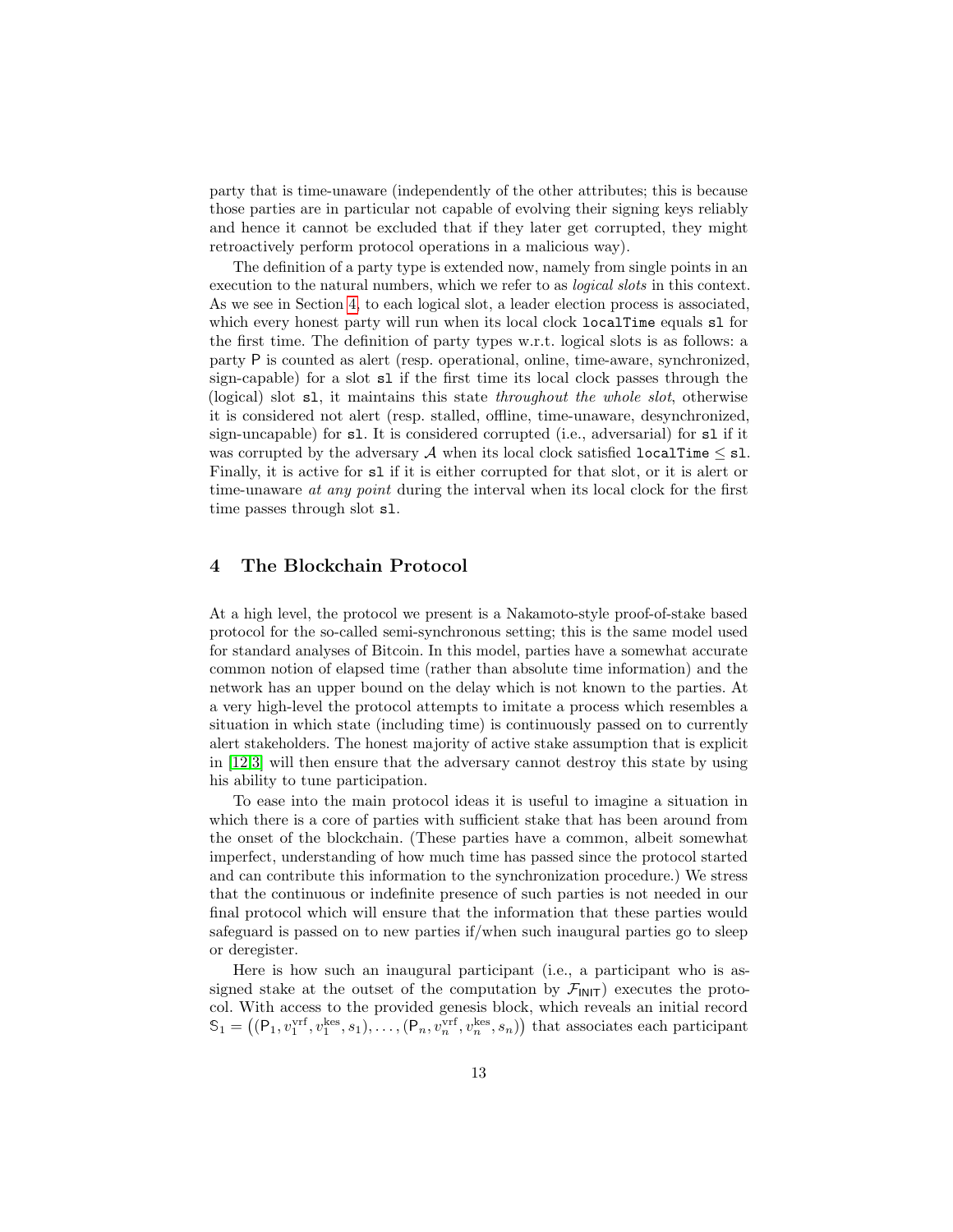$P_i$ <sup>[11](#page-14-0)</sup> to its chosen public keys used for verification purposes of the staking process and its initial stake  $s_i$ , each party begins the so-called first epoch of the staking procedure and sets its local clock localTime to the value 1. The party has to execute a certain set of tasks per round. Note that two inaugural parties have only a somewhat accurate notion of elapsed time and receiving the genesis block might be delayed, it might very well be that a party  $P_1$  has executed three rounds, while  $P_2$  has only executed one so far, or has not even received the genesis block. The bounds on the clock drifts and the network delay however ensure that the difference of the number of completed protocol rounds does not drift too far apart.

A participant's main task (per round) is to evaluate whether it is elected to produce a block for the current local time, which we refer to as a *slot*. For this, it evaluates a verifiable random function (VRF) on input  $x := \eta_1 \parallel \texttt{localTime} \parallel \texttt{TEST}$ , where  $\eta_1$  is a truly random seed provided by  $\mathcal{F}_{\text{INIT}}$ . If the returned value y is smaller than a threshold value  $T_P^{\text{ep}}$ , which is derived from the stake associated with P, then the participant is called a slot leader. The threshold is computed to yield a higher probability of slot leadership the higher the stake of the party. The main task of the slot leader is to create a valid block for this slot that contains, as control information (alongside the transactions), the VRF proof of slot leadership, an additional random nonce, and the hash to the head of the chain it connects to. Each block is signed using a key-evolving signature scheme.[12](#page-14-1) As typical in these systems, the block is made to extend (essentially) the longest valid chain known to the party. Due to the slightly shifted local clocks, some care has to be taken to not disregard entirely chains that contain blocks in the logical future of a party. However, the chain a party adopts (and computes the ledger state from) at slot localTime shall never contain a block with a higher time-stamp.[13](#page-14-2)

In addition to the above actions, or if a party is not slot leader, it must play the lottery once more on input  $x' := \eta_1 \mathbin{\parallel} \texttt{localTime} \mathbin{\parallel} \texttt{SYNC}$ . If the party is lucky this time and receives a return value smaller than the threshold (defined shortly), it must emit a so-called synchronization beacon containing the VRF proof and the current time localTime. Synchronization beacons are treated similarly to transactions and are contained into blocks if valid. If a party has done all its tasks, it increments localTime and waits until the round is over. Except for the generation of synchronization beacons, which is only done in a first fraction of an epoch, the above round procedure iterates over the entire first epoch, where the length of an epoch is  $R$ , a parameter of the protocol. Our security proof shows that this first epoch does result in a blockchain satisfying common prefix,

<span id="page-14-0"></span><sup>&</sup>lt;sup>11</sup> More precisely,  $P_i$  denotes just a bitstring in the model that formally identifies a machine and is used to identify which keys (and hence stake) are controlled by corrupted machines. Note that we write participant or party instead of machine.

<span id="page-14-1"></span> $12$  The KES ensures that if a participants gets corrupted, no blocks can be created in retrospect.

<span id="page-14-2"></span><sup>&</sup>lt;sup>13</sup> Some further care has to be taken in proof of stake to detect chains that try to perform a long-range attack. We describe this in the next section in more detail when we recall the Genesis chain-selection rule.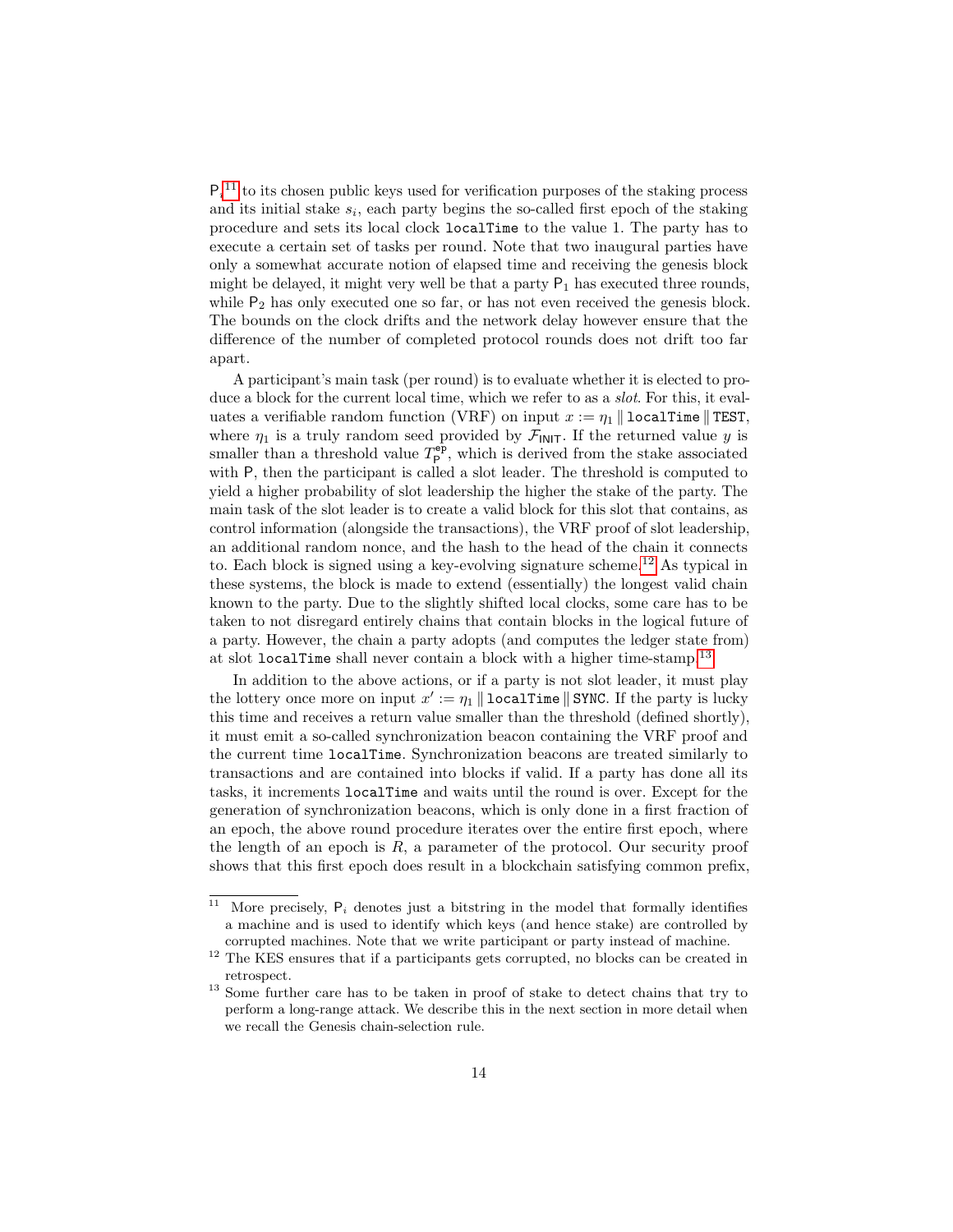chain growth, and chain quality properties for specific parameters, as long as the leader-election per slot is to the advantage of honest protocol participants.[14](#page-15-0)

At the epoch boundary to the second epoch, two important things happen. First the stake-distribution and the epoch randomness change: they are derived from specific blocks contained in the guaranteed common prefix established by the first epoch. In particular, we must ensure that at the time the stake distribution is fixed, the epoch randomness cannot be predicted to ensure the freshness of the slot leader election lottery for the second epoch. The second critical update at the epoch boundary is the local time: each party performs a local-clock adjustment, outlined in Section [4.1,](#page-18-0) which ensures that after the adjustment parties are still close together, where "close" means within  $\Delta = \Delta_{\rm net} + \Delta_{\rm clock}$  (two sources of bounded variance contribute to this: delay and drift) and that performed shifts of the local clock remain small (which is crucial for security). The desired property follows from the common-prefix guarantee (enabling an agreement on beacons), the honest majority assumption (enabling small clock shifts), and the network properties and clock properties (which ensure correlated arrival times). With some additional considerations detailed in Section [4.1,](#page-18-0) the protocol proceeds executing the above round tasks for the entire second epoch until the next boundary is met. This iterated process, where one epoch bootstraps the next, is backed by an inductive security argument, following previous works [\[3](#page-28-2)[,12](#page-29-12)[,23\]](#page-30-7), that shows how the overall security is a consequence of the first epoch achieving the desired blockchain properties to serve as a good basis for the second, etc.

The reason to perform a local-clock adjustment is to enable the main goal of our construction: to enable new parties to safely join the system and to determine, just by observing the network and without any further help, an accurate and up-to-date local-clock value and ledger state with respect to the existing honest parties in the system, i.e., being within a  $\Delta$  interval of their clock values and obtaining the same common-prefix, chain-quality and chain-growth guarantees. After this, newly joining parties can start contributing to the security of the system.

The bootstrapping procedure for newcomers is quite involved due to a combination of obstacles: First, the joining party needs to obtain a blockchain that shares some common prefix with the common prefix established by the existing parties. This is achieved by having the joining party listen to the network for some rounds, and picking the "best" chain  $C$  it sees in the following sense: when compared with any other seen valid chain  $\mathcal{C}'$ ,  $\mathcal{C}$  contains more blocks in an interval of slots of size  $s$  starting from the forking point of  $\mathcal C$  and  $\mathcal C'$ . We prove that based on the honest-majority assumption, such a densest chain must share a large common prefix with the chains honest parties currently hold. However, C could still be adversarially crafted and for example be much longer than what honest parties agreed on by extending into the future, hence a reliable ledger state cannot yet be computed. However, it will become possible once the joining party succeeds in bootstrapping also an accurate time-stamp in the  $\Delta$  interval

<span id="page-15-0"></span> $14$  We note that the leader election is per logical slot and honest parties will all pass through the same logical not at the same time, but at related times.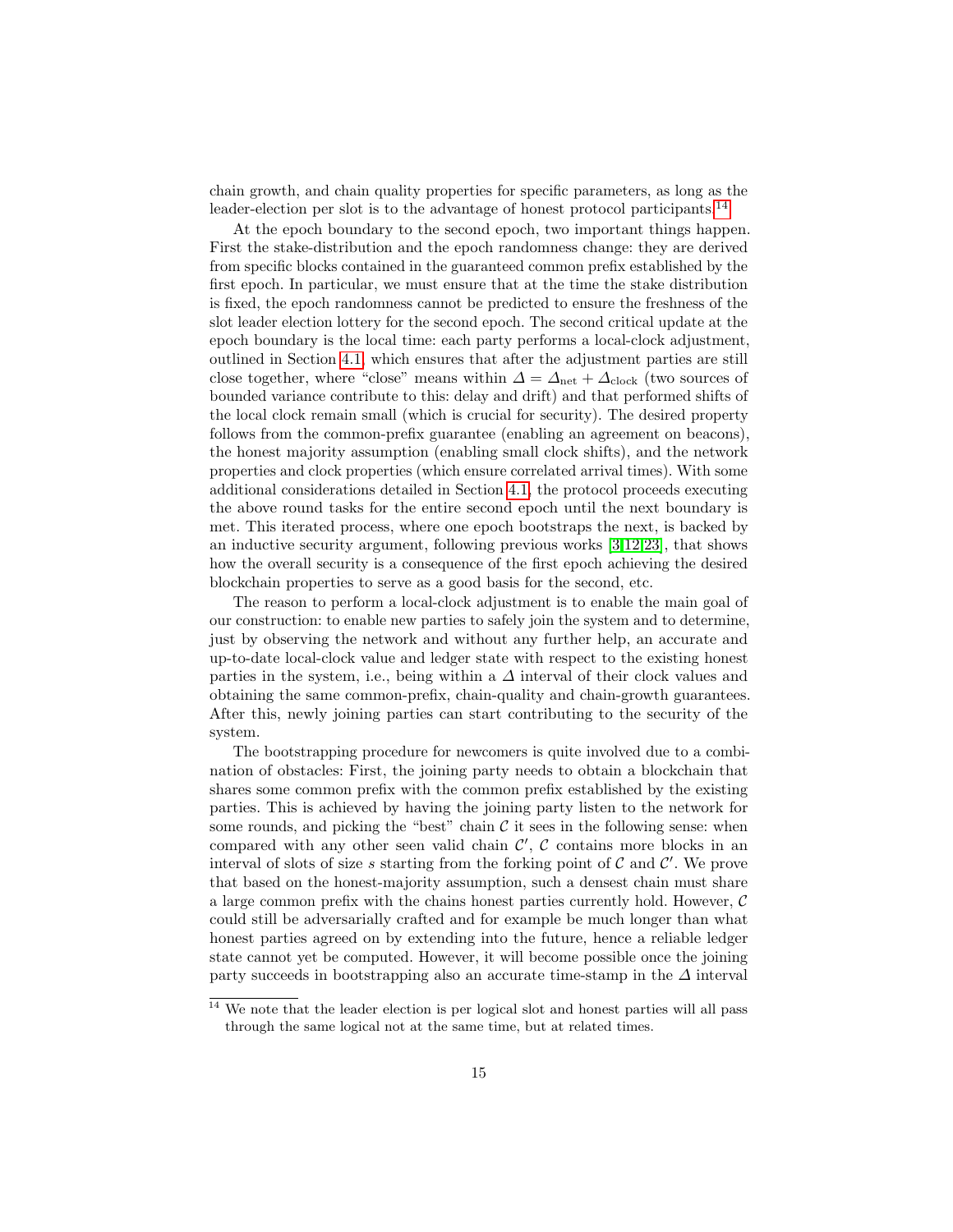of honest participants' timestamps, which is the second obstacle to overcome. After the party is guaranteed to be hooked to a large prefix of the honest parties' common-prefix, it begins recording all synchronization beacons it receives on the network for a long enough period of time, a parameter of the system. The length of the waiting time is set in order to ensure that, after the newly joining party started listening to the network, the parties at least once seeded the slotleadership lottery with a fresh nonce that was unpredictable at the time of joining the system. After an additional waiting time, the agreed-upon set of beacons (with proofs referring to the fresh lottery) will be part of the common prefix and eventually be part of what is known to the joining party. We prove that based on this agreement on beacons found in the blockchain, the clock-adjustments procedure by the current participants in the system can be retraced and will yield a clock adjustment to the newly joining party's local clock that will directly push it into the interval of existing honest participants' local clock. At this point, the party runs the normal chain-selection mechanism, essentially cutting off blocks in its logical future and obtains a reliable ledger state as well.

#### 4.1 The Protocol with Static Ad hoc Participation

Towards a modular description of our protocol, let us first focus on how the protocol would work in the static ad hoc setting, where all parties are alert. In particular, we discuss what such alert parties need to do in order to accommodate synchronzation of joining and rejoining parties. The description of what joining and rejoining parties do—i.e., how they use the help of alert parties to get in-sync—is the included in Section [4.2.](#page-21-0) Every alert party runs the following round instructions. For the pseudo-code of all involved tasks (and more detailed explanations), we refer to the full version of this work [\[4\]](#page-28-1).

- 1. Fetch information from the network over which transactions, beacons, and blocks are sent and further update the current time-stamp and epoch number. A party locally advances its time-stamp whenever it realizes that a new (local) round has started by a call to  $\mathcal{G}_{\text{IMPERFLCLOCK}}$ .
- 2. Record the arrival times of the synchronization beacons produced by all protocol participants. This is discussed in more detail below.
- 3. Process the received chains: as some chains might have been created by parties whose time-stamps are ahead of local time, the future chains are stored in a specific buffer for later usage (and importantly, not discarded). Among the remaining chains, the protocol will decide whether any chain is more preferable than the local chain using a chain-selection rule inspired by Ouroboros Genesis [\[3\]](#page-28-2) which we thus refer to as the Genesis rule. An important property of the Genesis rule is that chain selection is secure without requiring a moving checkpoint: roughly speaking, a chain  $C_1$  is preferred over  $C_2$  if they have a large common history, except possibly the last k blocks (where k is some parameter) and  $C_1$  is longer. If however, they fork even before, chain  $C_1$  is preferred if it is block density is higher compared to  $C_2$  in a carefully selected interval of size s slots after the forking point.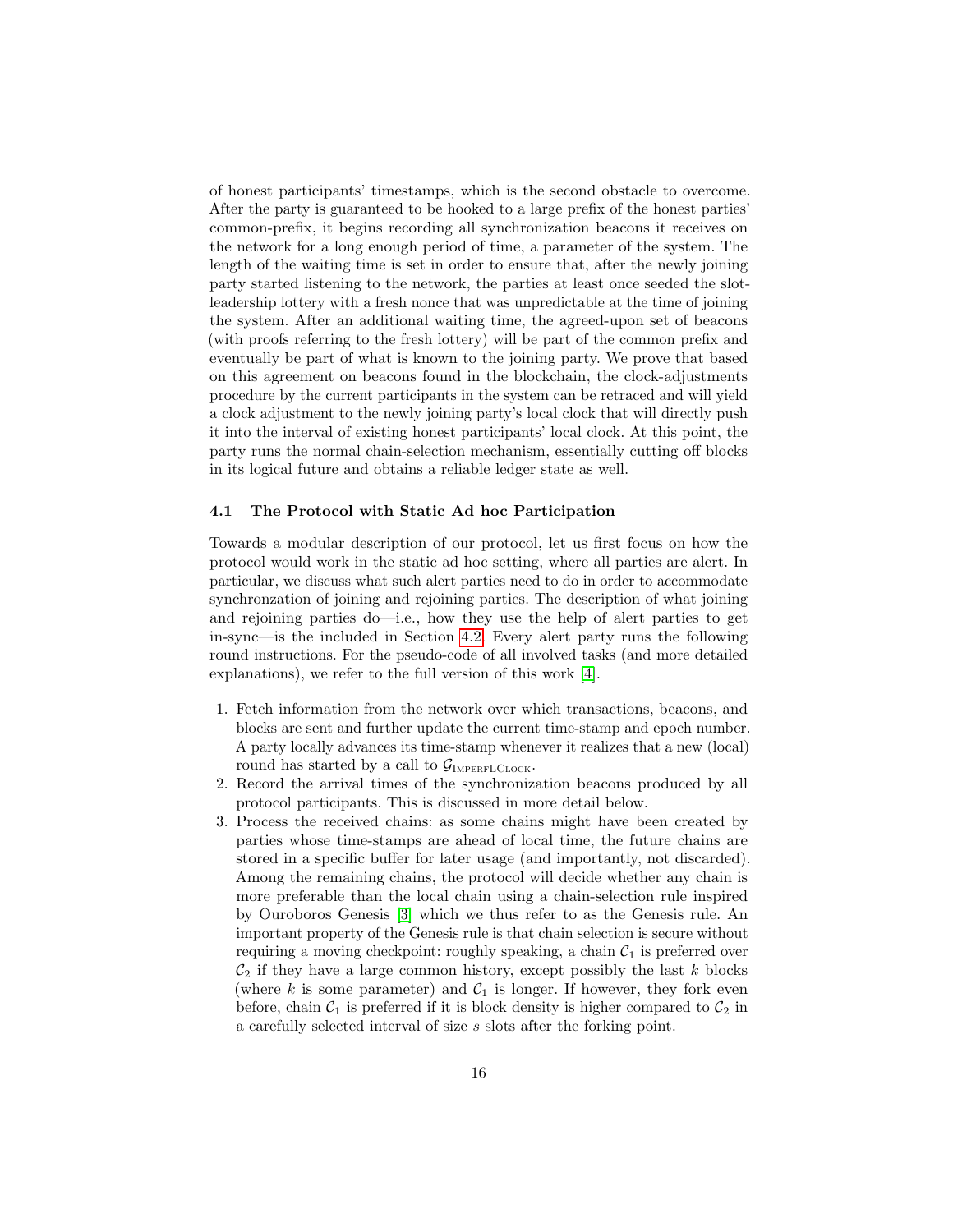- 4. Run the main staking procedure to evaluate slot leadership, and potentially create and emit a new block or synchronization beacon. Before the main staking procedure is executed, the local state is updated including the current stake distribution. We provide more details on some of these aspects below.
- 5. If the end of the round coincides with the end of an epoch, the synchronization procedure (denoted SyncProc) is executed.

While the above only gives a broad overview of different tasks per round, we cover some of those in more detail below.

Stake distribution and leader election. A party P is an eligible slot-leader for a particular slot sl in an epoch ep if its VRF-output (for an input dependent on  $s1$ ) is smaller than a threshold value  $T_P^{\text{ep}}$ . The threshold is derived from the (local) stake distribution  $\mathbb{S}_{ep}$  assigned to an ep which in turn is defined by the (local) blockchain  $C_{\text{loc}}$ , that is we assume an abstract mapping that assigns to a party (identified by an encoding of its public keys) its stake derived as a function of the transactions in  $C_{\text{loc}}$ , the genesis block, and the epoch the party is currently in. As described above, the stake distribution is only updated once a party enters a new epoch, i.e., once localTime mod  $R = 1$ . Say a party enters in epoch  $ep + 1$ , then the distribution is defined by the state contained in the block sequence up to and including the last block in epoch  $ep - 1$  (or the genesis block for the first two epochs). Furthermore, the epoch randomness for epoch  $ep + 1$ (to refresh the lottery) is extracted from the previous randomness and the seeds defined by the first two-thirds of the blocks in epoch ep (for the first epoch, the randomness is defined by the genesis block). Both of these updates thus derived based on the (supposedly) established common prefix among participants.

The relative stake of P in the stake distribution  $\mathbb{S}_{ep}$  is denoted as  $\alpha_p^{ep} \in [0,1]$ . The mapping  $\phi_f(\cdot)$  is defined as

$$
\phi_f(\alpha) \triangleq 1 - (1 - f)^{\alpha} \tag{1}
$$

and is parametrized by a quantity  $f \in (0, 1]$  called the *active slots coefficient* [\[12\]](#page-29-12). Finally, the threshold  $T_p^{\text{ep}}$  is determined as

<span id="page-17-0"></span>
$$
T_p^{\text{ep}} = 2^{\ell_{\text{VRF}}} \phi_f(\alpha_p^{\text{ep}}),\tag{2}
$$

where  $\ell_{VRF}$  denotes the output length of the VRF (in bits).

Note that by [\(2\)](#page-17-0), a party with relative stake  $\alpha \in (0,1]$  becomes a slot leader in a particular slot with probability  $\phi_f(\alpha)$ , independently of all other parties. We clearly have  $\phi_f(1) = f$ , hence f is the probability that a hypothetical party controlling all 100% of the stake would be elected leader for a particular slot. Furthermore, the function  $\phi$  has an important property called "independent" aggregation" [\[12\]](#page-29-12):

$$
1 - \phi\left(\sum_{i} \alpha_i\right) = \prod_{i} (1 - \phi(\alpha_i)) . \tag{3}
$$

In particular, when leadership is determined according to  $\phi_f$ , the probability of a stakeholder becoming a slot leader in a particular slot is independent of whether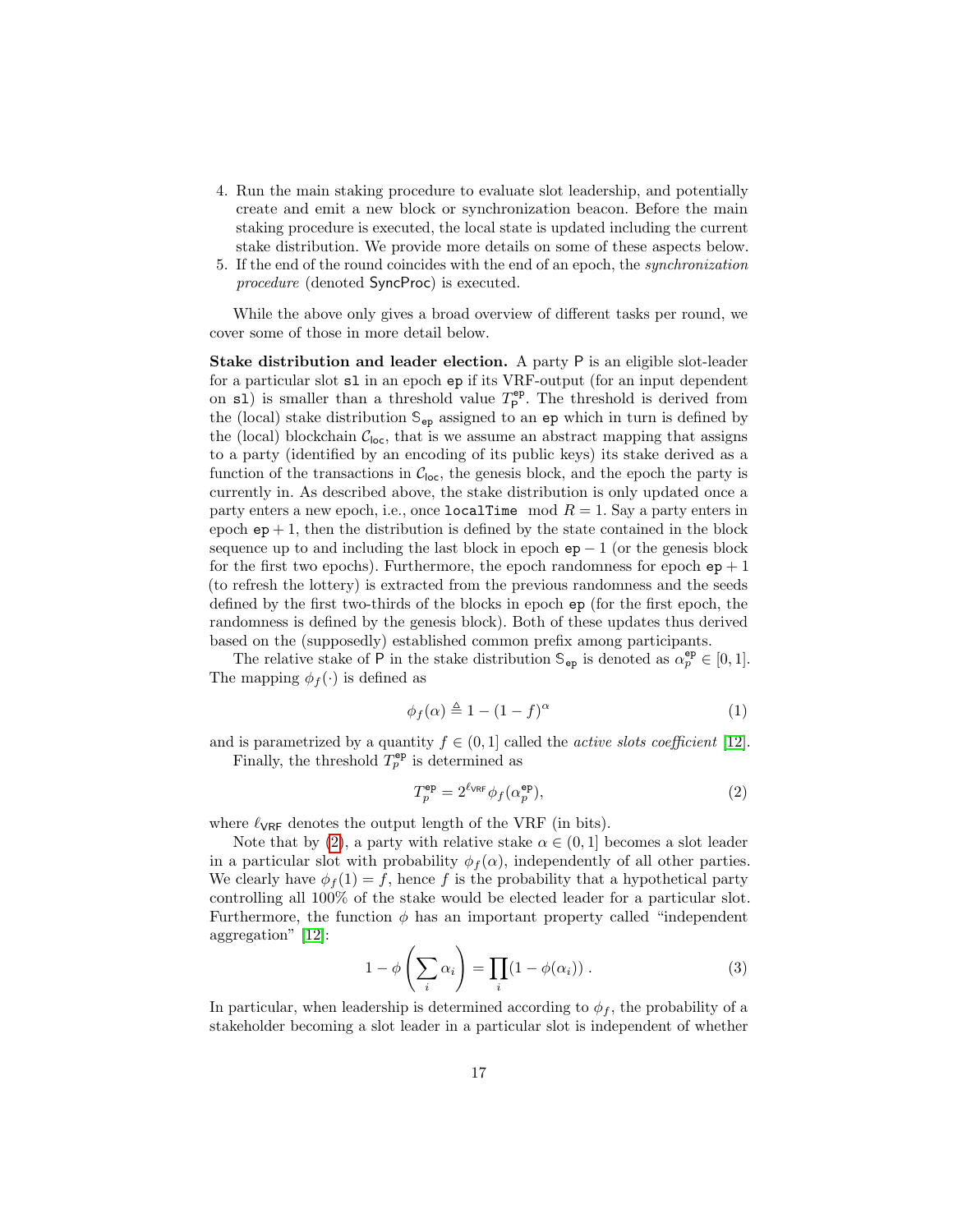this stakeholder acts as a single party in the protocol, or splits its stake among several "virtual" parties.

The technical code of the staking procedure is not given here due to space constraints. Briefly, it starts by two calls evaluating the VRF in two different points, using constants NONCE and TEST to provide domain separation, and receiving  $(y_\rho, \pi_\rho)$  and  $(y, \pi)$ , respectively. The value y is used to evaluate slot leadership: if  $y < T_p^{\text{ep}}$  then the party is a slot leader and continues by processing its current transaction buffer to form a new block B. Aside of this application data, each block contains control information. The information includes the proof of leadership  $(y, \pi)$ , additional VRF-output  $(y_{\rho}, \pi_{\rho})$  that influences the epoch-randomness for the next epoch, and the block signature  $\sigma$  produced using  $\mathcal{F}_{\mathsf{KES}}$ . Finally, an updated blockchain  $\mathcal{C}_{\mathsf{loc}}$  containing the new block B is multicast over the network (note that in practice, the protocol would only diffuse the new block B). A slot leader embeds a sequence of valid transactions into a block. As in [\[3\]](#page-28-2), we abstract block formation and transaction validity into predicates blockify<sub>OC</sub> and ValidTx<sub>OC</sub>. The function blockify<sub>OC</sub> takes as input a plain sequence of transactions and outputs a block, whereas  $ValidTx_{OC}$  takes as input a single transaction and the ledger state. A transaction is said to be valid with respect to the ledger state if and only if it fulfills the predicate. The transaction validity predicate ValidT $x_{\text{OC}}$  induces a natural transaction validity on blockchain-states that we succinctly denote by the predicate isvalid state $(\mathsf{st})$  that decides that a state is valid if it can be constructed sequentially by adding one transaction at a time and viewing the already added transactions as part of the state.

Eligibility to emit synchronization beacons. An alert party emits so-called synchronization beacons in the first  $R/6$  slots of an epoch ep. To be admissible to emit a beacon, the party evaluates the VRF again as for slot-leadership. To obtain an independent evaluation, we use a new constant called SYNC to obtain domain separation. If the returned value  $y \leq T_{\mathsf{P}}^{\mathsf{ep},\mathtt{bc}}$ , where in this case we can simply use a linear scaling of the domain, i.e., we define the threshold

<span id="page-18-1"></span>
$$
T_p^{\text{ep,bc}} := 2^{\ell_{\text{VRF}}} \cdot \alpha_p^{\text{ep}},\tag{4}
$$

then the party will create a block header and send it on the broadcast network.

Embedding synchronization beacons in blocks. Part of the staking procedure is to embed synchronization beacons in the first  $2R/3$  slots of an epoch ep. A synchronization beacon is embedded if the creator of the beacon was elected to emit a beacon (according to the current stake distribution in epoch ep) in the first  $R/6$  slots of this epoch, and if no other beacon in the chain already specifies the same slot and party identifiers. Like this, an alert party is assured to produce a valid chain. Validity is decided according to a predicate whose description appears as part of the protocol's code in the full version [\[4\]](#page-28-1).

<span id="page-18-0"></span>Details of the synchronization process. At the end of an epoch, parties run the synchronization procedure based on the beacons recorded in this epoch. The entire synchronization can be logically partitioned into seven logical building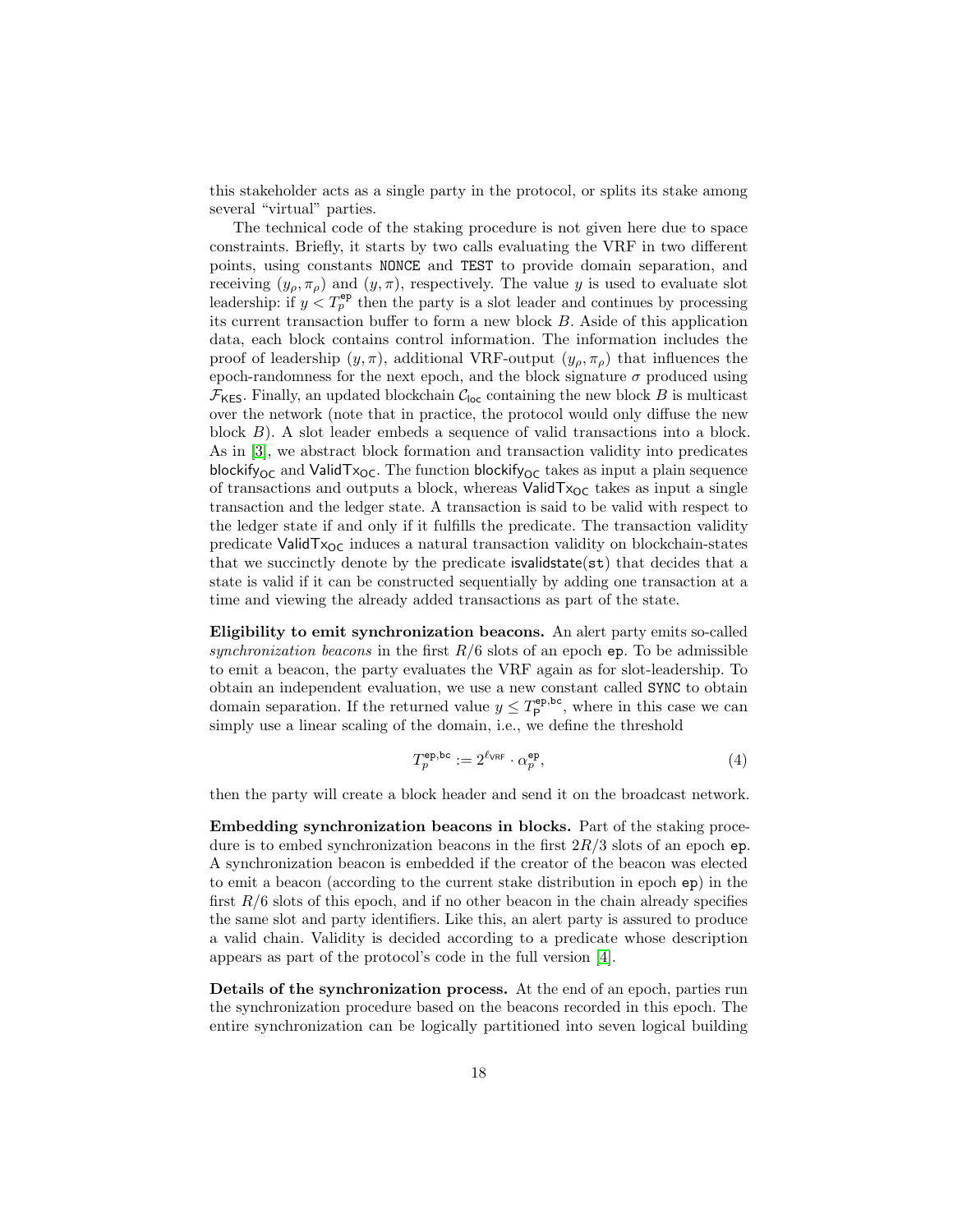blocks. The first five items are definitions and necessary preparatory tasks in order to have the synchronization procedure perform its tasks at the end of an epoch.

- 1.) Synchronization slots: Once a party's local time-stamp reaches a defined synchronization slot for the first time, it will adjust its local time-stamp before moving to the next slot. The protocol will specify the necessary actions for the cases where the local time-stamp is shifted forward or backward. We define the synchronization slots to be the slots with numbers  $i \cdot R$  for  $i \geq 1$ and hence they coincide with the end of an epoch. In a real-word execution (which is a random experiment with discrete steps), we say that a party P has passed its synchronization slot  $i \cdot R$  (e.g., at step x of the experiment) if it has already concluded its operations in a round where P.localTime  $= i \cdot R$ holds for the first time.
- 2.) Synchronization Beacons: In addition to the other messages, the parties in Chronos generate synchronization messages or "beacons" as follows: an alert party P evaluates the VRF functionality by sending the input (EvalProve, sid,  $\eta_j$  || P.localTime || SYNC) to  $\mathcal{F}_{\text{VRF}}$  in order to receive the response (Evaluated, sid,  $y, \pi$ ). The beacon message is then defined as

$$
\mathtt{SB} \triangleq (\mathtt{P.loadTime}, \mathtt{P}, y, \pi),
$$

where P.localTime is the current slot number party P reports and the triple  $(P, y<sub>\rho</sub>, \pi)$  is the usual attestation of slot leadership by party (or stakeholder) P. In the following, let  $\mathsf{slotnum}(\cdot)$  be the function that returns the first element (the reported slot number) of a beacon.

- 3.) Arrival times bookkeeping: Every party P maintains an array P. Timestamp $_{SB}(\cdot)$ that assigns to each synchronization beacon SB a pair  $(n, flag) \in \mathbb{N} \times$ {final, temp}. Assume a beacon SB with slotnum(SB)  $\in$  [j·R+1, ..., j·R+R/6].  $j \in \mathbb{N}$  and party P' is fetched by party P (for the first time). If the pair  $(\text{slotnum}(SB), P')$  is new, the recorded arrival time is defined as follows:
	- If P has already passed synchronization slot  $j \cdot R$  but not yet passed synchronization slot  $(j+1)\cdot R$ , Timestamp<sub>SB</sub>(SB) is defined as the current slot number and the value is considered final, i.e.,  $\mathsf{Timestemp}_{SB}(\mathsf{SB}) \triangleq$ (P.localTime, final).
	- If party P has not yet passed synchronization slot  $j \cdot R$  (and thus the beacon belongs logically to this party's next epoch),  $\mathsf{Times}(\mathsf{SB})$ is defined as the current slot number P.localTime and the decision is marked as temporary, i.e., Timestamp<sub>SB</sub>(SB)  $\triangleq$  (P.localTime, temp). This value will be adjusted once this party adjusts its local time-stamp for the next epoch (when arriving at the next synchronization slot  $j \cdot R$ ). If a party has already received a beacon for the same slot and creator, it will

set the arrival time equal to the first one received among those.

4.) The synchronization interval: the interval based on which the adjustment of the local time-stamp is computed. For a synchronization slot  $i \cdot R$   $(i \geq 1)$ , its associated synchronization interval is the interval  $I_{\text{sync}}(i) \triangleq [(i - 1) \cdot R +$  $1, \ldots (i-1) \cdot R + R/6$  and hence encompasses the first sixth of the epoch that is now ending.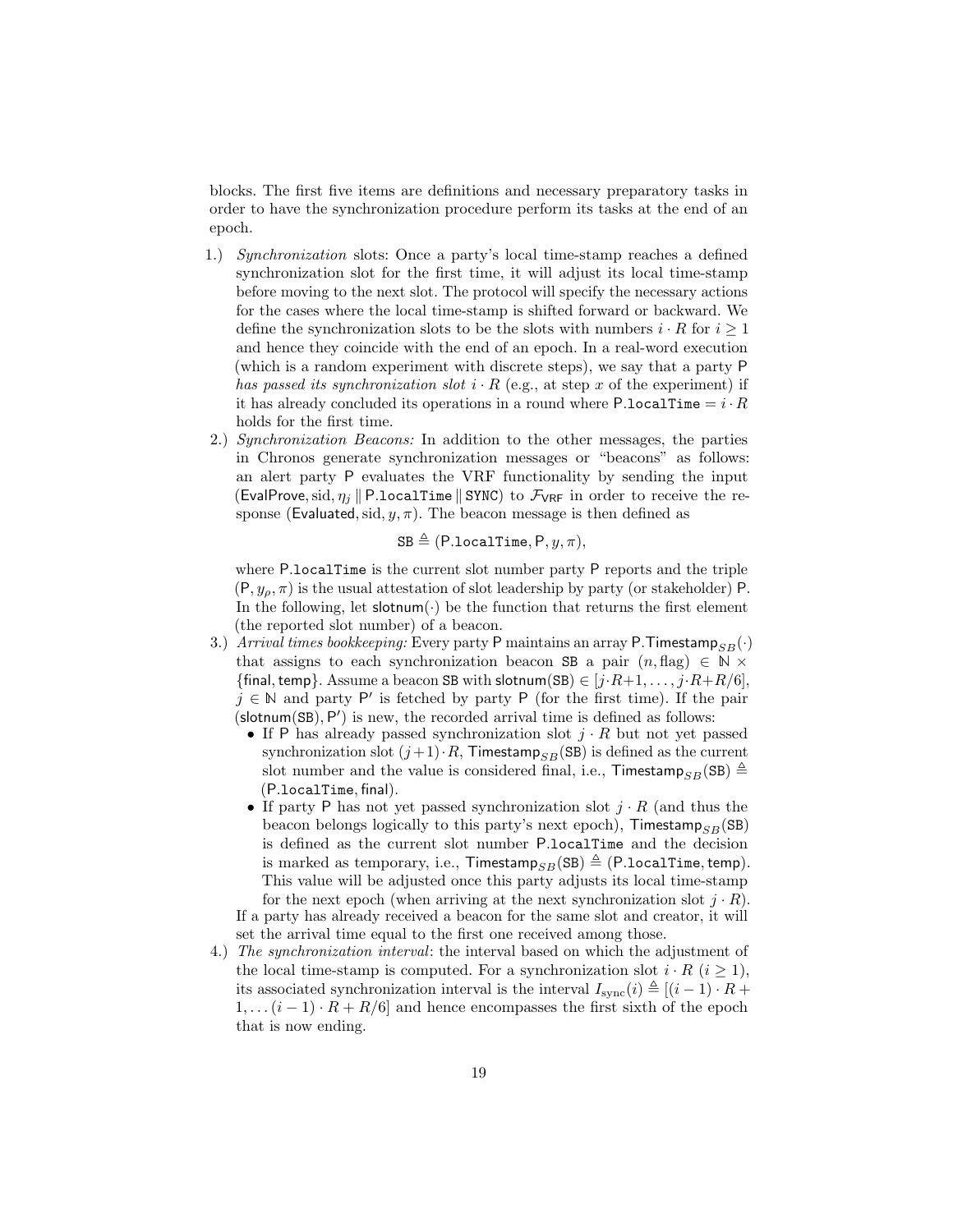5.) Emitting Beacons and inclusion into the chain: An alert party sends out a synchronization beacon during a synchronization interval (i.e., if the current local time reports a slot number that falls into a synchronization interval) if and only if the VRF evaluation (EvalProve,  $\text{sid}, \eta_j \parallel \text{P.oca1Time} \parallel \text{SYNC}$ ) to  $\mathcal{F}_{\mathsf{VRF}}$  returned (Evaluated, sid,  $y, \pi)$  with  $y < T^{\mathsf{ep}}_{\mathsf{P}}$  where  $T^{\mathsf{ep, bc}}_{\mathsf{P}}$  is the beacon threshold in the current epoch as defined in equation [4.](#page-18-1) An alert slot leader P' on the other hand will include any valid synchronization beacon in its new block as long as P'.localTime reports a slot number within the first two-thirds of an epoch (and if the beacon has not been included yet). This process is part of the main staking procedure and was describe in the previous paragraph.

The remaining three steps are implemented as part of the core synchronization procedure SyncProc.

- 6.) Computing the adjustment evidence: The adjustment will be computed based on evidence from the set  $S_i^{\mathsf{P}}$  that is defined with respect to the current view of P in the execution: Let  $S_i^{\mathsf{P}}$  contain all beacons SB that report a slot number slotnum(SB)  $\in$   $[(i-1) \cdot R+1, \ldots, (i-1) \cdot R+R/6]$  (of the synchronization interval) and which are included in a block  $B$  of  $P.C<sub>loc</sub>$  that reports a slot number  $\text{slotnum}(B) \leq (i-1) \cdot R + 2R/3$ . Based on these beacons and their recorded arrival times, the shift will be computed. More precisely, if a beacon SB is recorded in  $P.C<sub>loc</sub>$ , then the arrival time used in the computation will be based on a the valid<sup>[15](#page-20-0)</sup> beacon  $SB'$  that reports the same slot number and party identity as  $SB$  and which has arrived first—either as part of some blockchain block or as a standalone message. By our choice of parameters, parties will have assigned an arrival value to any such beacon with overwhelming probability.
- 7.) Adjusting the local clock: The shift shift<sup>p</sup> a party P computes to adjust its clock in synchronization slot  $i \cdot R$  is defined by

 $\textsf{shift}^\mathsf{P}_i \triangleq \textsf{med} \left\{ \textsf{slotnum}(\mathtt{SB})-\textsf{Timestamp}(\mathtt{SB}) \,|\, \mathtt{SB} \in \mathcal{S}_i^\mathsf{P} \right\}.$ 

Recall that Timestamp(SB) is shorthand for the first element of the pair Timestamp<sub>SB</sub>(SB). As we will show, this adjustment ensures that the local time stamps of alert parties report values in a sufficiently narrow interval (depending on the network delay) to provide all protocol properties we need. Furthermore, for each beacon SB with P.Timestamp<sub>SB</sub>(SB) =  $(a, temp)$  and slot number slotnum(SB)  $> i \cdot R$  the arrival time is adjusted by P. Timestam $p_{SB}(SB) \triangleq (a + \text{shift}_i^P, \text{final})$ . This ensures that eventually the arrival times of all beacons that logically belong to epoch  $i+1$  will be expressed in terms of the newly adjusted local time-stamp computed at synchronization slot  $i \cdot R$ . At this point, the party is further capable of excluding invalid beacons.

<span id="page-20-0"></span><sup>&</sup>lt;sup>15</sup> Evaluated using this epoch's stake distribution.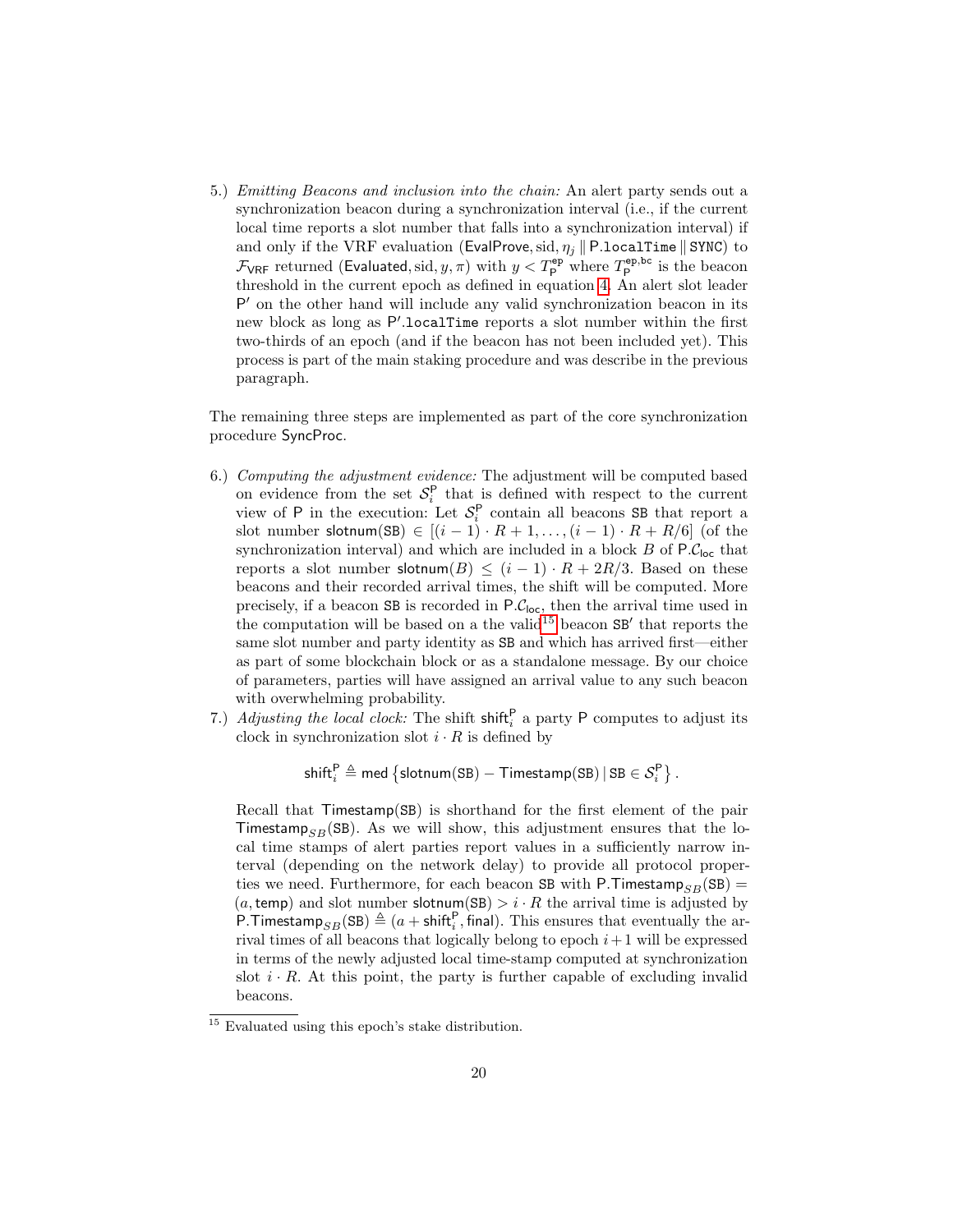8.) At the beginning of the next round the party will report a local time equal to  $i \cdot R$  + shift + 1. If shift  $\geq 0$ , the party proceeds by emulating its actions for shift rounds. If shift  $< 0$ , the party remains a silent observer (recording arrival times for example) until its local time has advanced to slot  $i\cdot R+1$  and resumes normally at that round. Note that in this time, an alert party will not revert any previously reported ledger state with overwhelming probability. The reason is that the party will stick to  $C_{\text{loc}}$  during this waiting time and only replace it by longer chains that do not fork by more than  $k$  blocks from  $\mathcal{C}_{\text{loc}}$  which is a direct consequence of the security guarantees implied by the Genesis chain-selection rule. (An alert party reverting a previously reported state implies a common-prefix violation.)

#### <span id="page-21-0"></span>4.2 (Re)Joining Procedures

De-Registration and Re-Joining. If a party is alert, it can lose in several ways its status of being alert. If a party loses access to the random oracle only, then it will still be able to observe the protocol execution and record message arrivals. The main issue is that such a party—when it is fully operational again will have to retrace what it missed. This is slightly complicated due to the adjustments to the local clock in the course of the execution. However, the party has all reliable information to actually retrace the actions as if it was present as a passive observer all the time. This special procedure SimulateClockAdjustments is given in the full version of this work [\[4\]](#page-28-1) and it is invoked as part of the main round tasks before performing the actions as an alert party (again).

On the other hand, if any alert party loses access to  $\mathcal{G}_{\text{IMPERFLCLOCK}}$  or  $\mathcal{F}_{\text{N-MC}}$ by the respective de-registration queries, or if it joins anew only late in the execution, then it considers itself as de-synchronized. Parties are aware of their synchronization status, and any party that is de-synchronized will have to run through the main joining procedure that we call JoinProc in order to become alert. Due to lack of space, we cannot provide the code of this procedure and refer to [\[4\]](#page-28-1). Below we give an overview of this procedure.

Description of JoinProc. Introducing synchronization slots into the protocol serves the main purpose of enabling a novel joining procedure that newly joining (or resynchronizing) parties can execute to bootstrap an actual reliable timestamp and ledger state, where a reliable time-stamp is one that lies in the interval of time stamps reported by alert parties. The joining procedure is divided into several phases where the party gathers reliable information, identifies a good synchronization interval and finally applies the shift(s) that will allow it to report a local time-stamp that is sufficiently close to the alert parties in the system. The procedure refers to a couple of parameters. Their concrete values is not necessary to understand its dynamics.

**Phase A:** A joining party with all resources available invokes the main round procedure triggering the join procedure that first resets the local variables.

Phase B: In the second activation upon a MAINTAIN-LEDGER command, the party will jump to phase B and continue to do so until and including round  $t_{\text{off}}$ .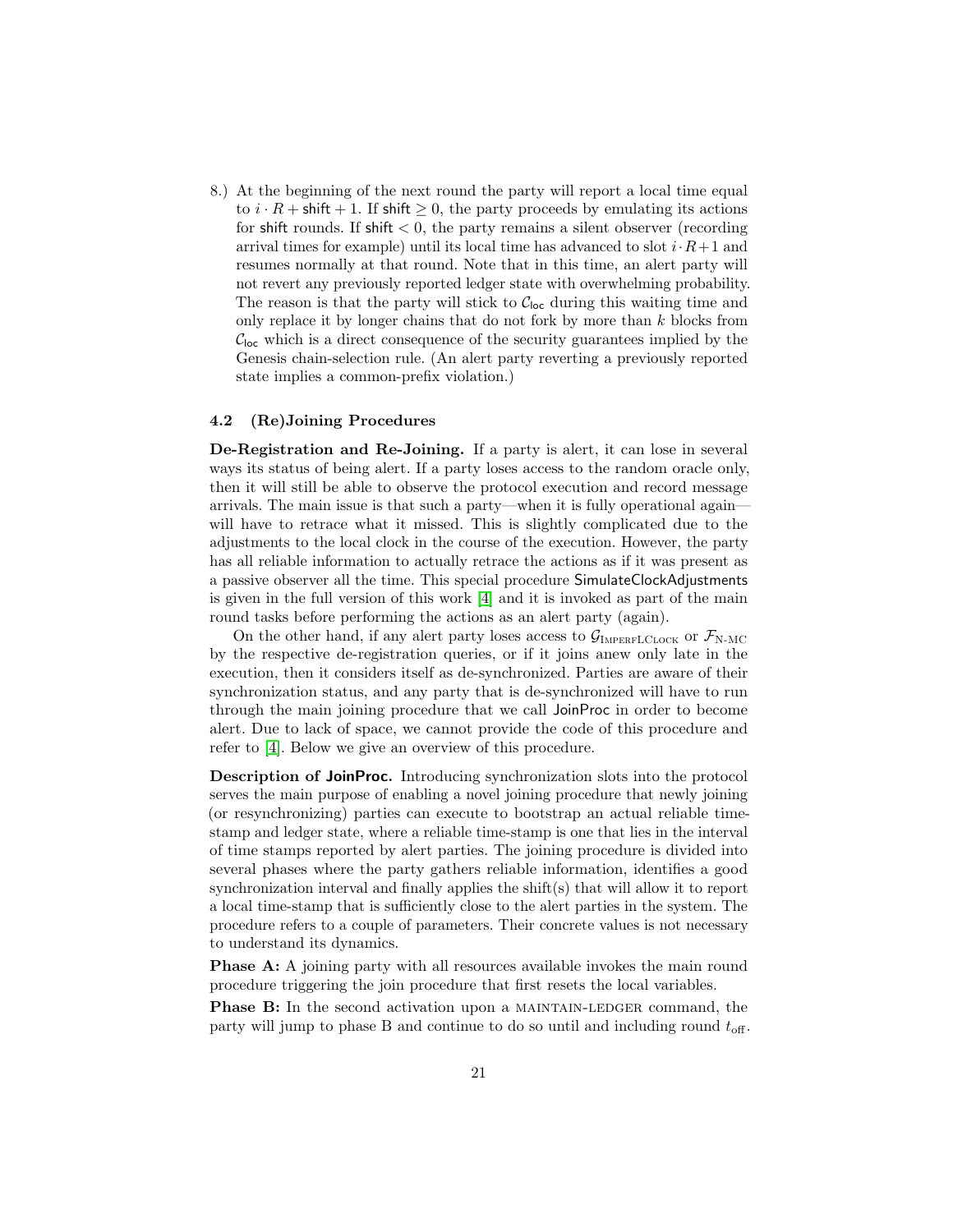During this interval, the party applies the Genesis chain selection rule maxvalid-bg to filter its incoming chains. It will apply the chain selection rule to all valid chains it receives. Since the party does not have reliable time, it will consider also future chains as valid, as long as they satisfy all remaining validity predicates. As we prove in the security analysis, at the end of this phase, the party adopts chain  $\mathcal C$  that stands in a particularly useful relation to any chain  $\mathcal C'$  an alert party adopts. Roughly, the relation says that the point at which the two chains fork is about  $k$  blocks behind the tip of  $\mathcal{C}'$ . This follows from the Genesis chain selection rule and the fact that  $\mathcal{C}'$  is more dense than  $\mathcal C$  shortly after the fork. However, this also means that P could still hold an extremely long chain served by the adversary (namely, an adversarial extension of an alert party's chain at some point less than  $k$  blocks behind the tip into the future). On the positive side, the stake distribution used for general validation of blocks and beacons logically associated to the time before the fork are reliable.

**Phase C:** If a party arrives at local time  $t_{\text{off}} + 1$ , it starts with phase C, the gathering phase. The party still filters chains as before, but now processes the arrival times of beacons from the network (or indirectly via the received chains). This phase is parameterized by two quantities: the sum of  $t_{\text{minSync}}$  and  $t_{\text{stable}}$ define the total duration of this round, where intuitively,  $t_{\text{minSync}}$  guarantees that enough arrival times are recorded to compute a reliable estimate of the time-shift, and  $t_{stable}$  ensures that the blockchain reaches agreement on which (valid) synchronization beacons to use. After this phase, a party can reliably judge valid arrival times.

**Phase D:** The party collects the valid evidence and computes the adjustment based on the first synchronization interval  $I = [(i-1)R, \ldots, (i-1)R + R/6]$ identified on the blockchain that reports beacons that arrived sufficiently later than the start of phase C (parameter  $t_{pre}$ ). Party P computes the adjustment value that alert parties would do at synchronization slot  $i\cdot R$  based on the recorded beacon arrival times associated with interval  $I$ . The party  $P$  is done if its adjusted time does not indicate that it should have passed another synchronization slot (and otherwise, the above is repeated with adjusted arrival times of already recorded beacons).

#### <span id="page-22-0"></span>5 Security Analysis

We begin by setting down notation and defining the conventions we adopt for measuring stake ratios. The following definition is adapted from [\[3\]](#page-28-2); the crucial difference is that it refers to the types of parties with respect to a *logical slot* as defined in Section [3.1.](#page-11-1)

Definition 1 (Classes of parties and their relative stake). Let  $\mathcal{P}[\text{s1}]$  denote the set of all parties in a logical slot  $s1$  and let  $\mathcal{P}_{type}[s1]$ , for any type of party described in Figure [1](#page-12-0) (e.g. alert, active), denote the set of all parties of the respective type in the slot sl. For a set of parties  $\mathcal{P}_{type}[s1]$ , let  $\mathcal{S}^{-}(\mathcal{P}_{type}[s1]) \in [0,1]$  $(resp. S^{+}(P_{type}[s1]) \in [0,1])$  denote the minimum (resp., maximum), taken over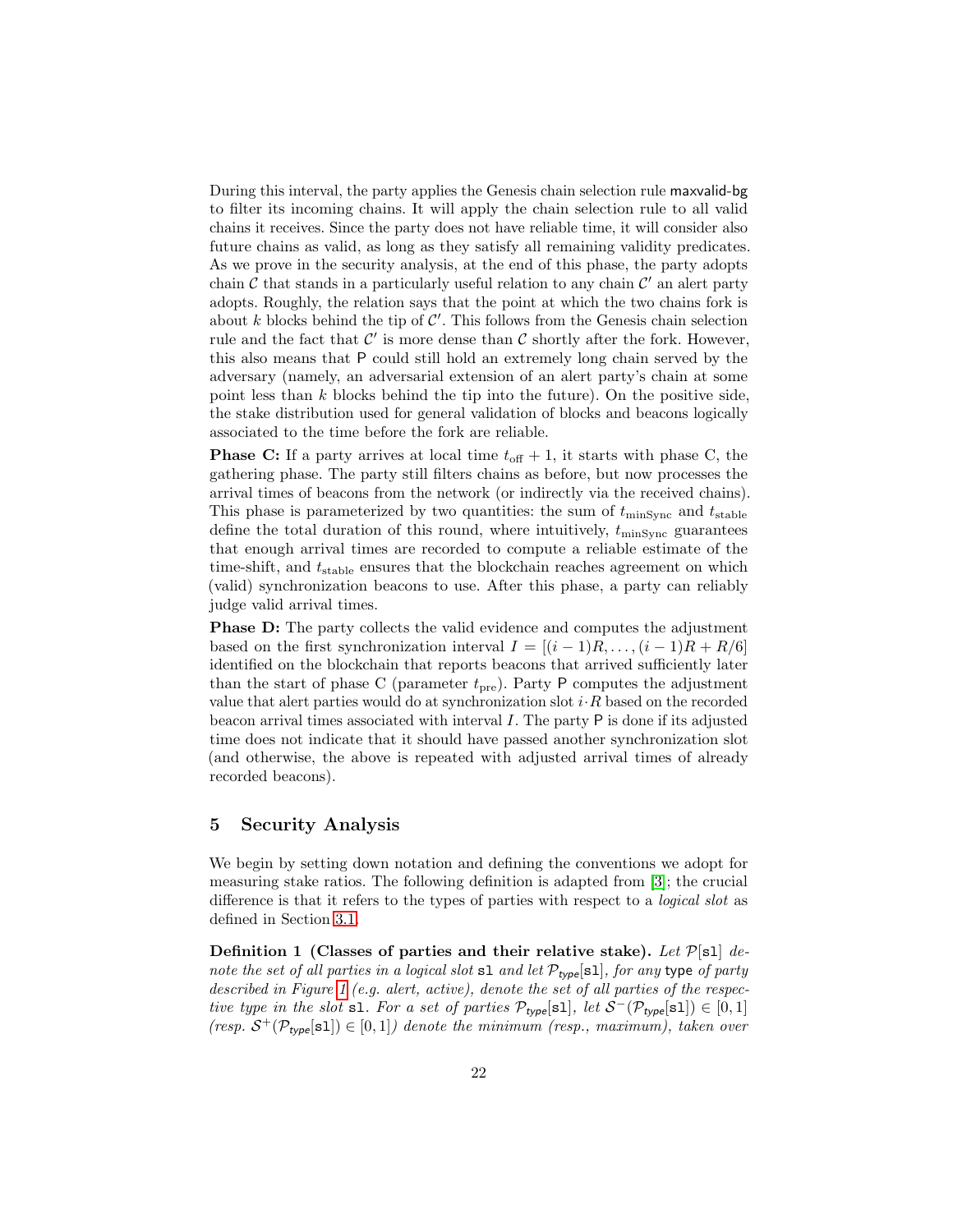the views of all alert parties, of the total relative stake of all the parties in  $\mathcal{P}_{\text{type}}[\texttt{sl}]$ in the stake distribution used for sampling the slot leaders for slot  $s1$ .

Looking ahead, we remark that even though we give the general definition above, our protocol will have the desirable property that for all party types and all time slots,  $S^-(\mathcal{P}_{\text{type}}[\mathbf{s}1]) = S^+(\mathcal{P}_{\text{type}}[\mathbf{s}1])$  with overwhelming probability, as all the alert parties will agree on the distribution used for sampling slot leaders with overwhelming probability.

<span id="page-23-0"></span>Definition 2 (Alert ratio, participating ratio). For any logical slot sl during the execution, we let:  $(i.)$  the alert stake ratio be the fraction of stake  $S^-(\mathcal{P}_{\textit{alert}}[\mathbf{s}1])/\mathcal{S}^+(\mathcal{P}_{\textit{active}}[\mathbf{s}1])$ ; and (ii.) the (potentially) participating stake ratio be  $S^{-}(\mathcal{P}_{active}[\texttt{sl}]).$ 

It is instructive to see that the potentially participating stake ratio allows us to infer the ratio of stake belonging to parties that cannot participate in slot sl. Intuitively speaking, we will prove the security of our protocol under the assumption that both stake ratios from Definition [2](#page-23-0) are sufficiently lower-bounded (the former one by  $1/2 + \varepsilon$ , the latter one by a constant). We remark that it is easy to verify that in particular, such an assumption also implies the existence of alert parties at any point in the execution.

#### 5.1 Blockchain Security Properties

We now define the standard security properties of blockchain protocols: *common* prefix, chain growth and chain quality. These will later be useful as an intermediate step in establishing the UC-security guarantees.

Similarly to [\[3\]](#page-28-2), we only grant these guarantees to alert parties. More importantly for this work, the definitions from [\[3\]](#page-28-2) need to be adjusted to take into account the fact that the local clocks of the parties are not synchronized. To this end, we choose now to define the properties below with respect to the logical timestamps (i.e., slot numbers) contained in blocks, and the local clocks of the parties. Namely, we refer to logical slots below, and a party is considered to be on the onset of slot s1 (or enter slot s1) if her local clock just switched to s1.

- Common Prefix (CP); with parameters  $k \in \mathbb{N}$ . The chains  $C_1, C_2$  possessed by two alert parties at the onset of the slots  $s1_1 < s1_2$  are such that  $C_1^{k} \preceq C_2$ , where  $C_1^{k}$  denotes the chain obtained by removing the last k blocks from  $C_1$ , and  $\prec$  denotes the prefix relation.
- Chain Growth (CG); with parameters  $\tau \in (0,1], s \in \mathbb{N}$ . Consider a chain C possessed by an alert party at the onset of a slot  $s1$ . Let  $s1_1$  and  $s1_2$  be two previous slots for which  $s1_1 + s \leq s1_2 \leq s1$ , so  $s1_2$  is at least s slots ahead of  $s1_1$ . Then  $|\mathcal{C}[s1_1:s1_2]| \geq \tau \cdot s$ . We call  $\tau$  the speed coefficient.
- Chain Quality (CQ); with parameters  $\mu \in (0,1]$  and  $k \in \mathbb{N}$ . Consider any portion of length at least k of the chain possessed by an alert party at the onset of a slot; the ratio of blocks originating from alert parties is at least  $\mu$ . We call  $\mu$  the chain quality coefficient.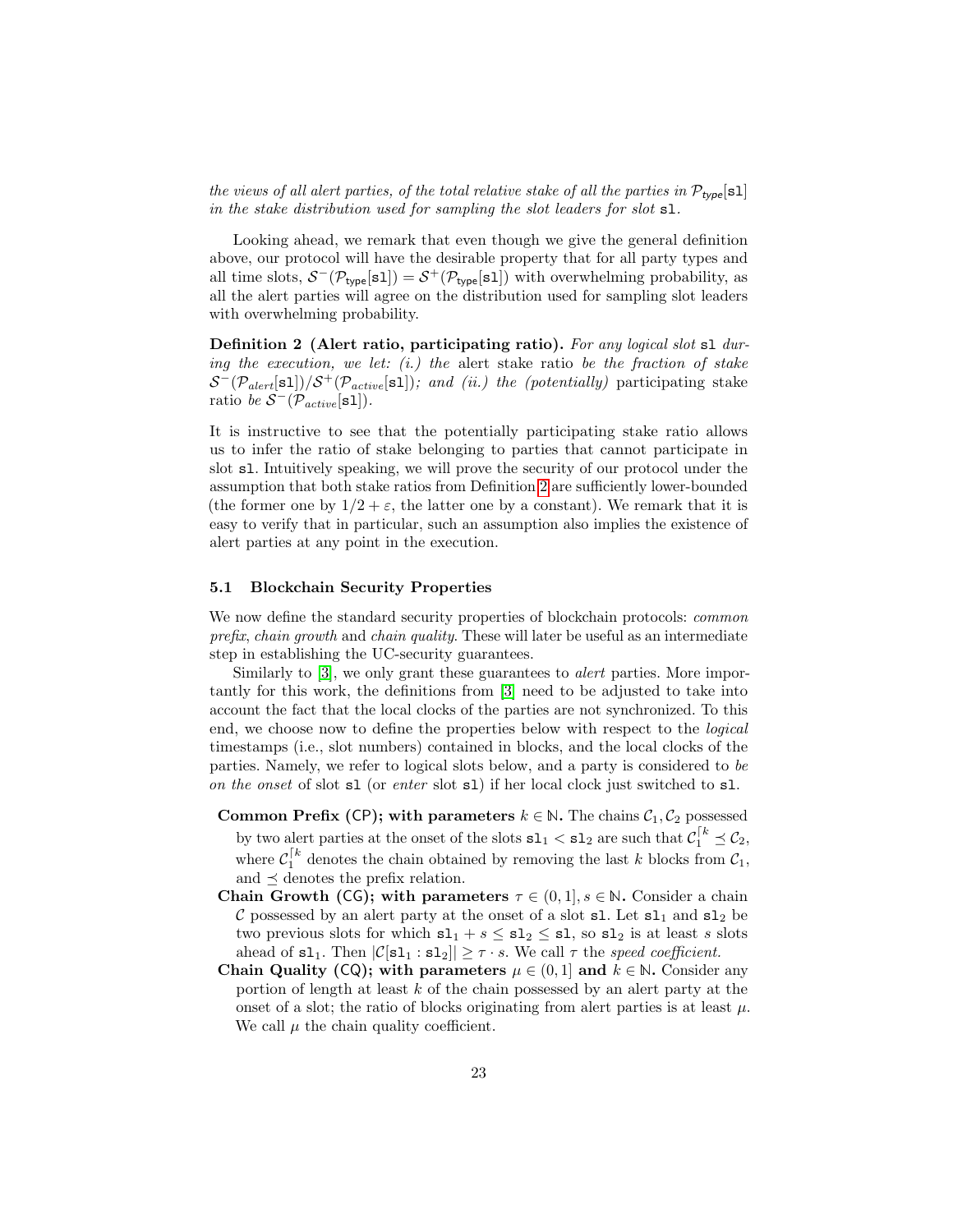Existential Chain Quality ( $\exists CQ$ ); with parameter  $s \in \mathbb{N}$ . Consider a chain  $\mathcal C$  possessed by an alert party at the onset of a slot sl. Let  $s1_1$  and  $s1_2$  be two previous slots for which  $s1_1 + s \leq s1_2 \leq s1$ . Then  $\mathcal{C}[s1_1 : s1_2]$ contains at least one alertly generated block (i.e., block generated by an alert party).

The first 3 properties are standard, the last one is a slight variant of chain quality fitting better our analysis. For brevity we sometimes write  $\mathsf{CP}(k)$  (resp.,  $\mathsf{CG}(\tau, s)$ ,  $\mathsf{CQ}(\mu, k)$ ,  $\exists \mathsf{CQ}(s)$  to refer to these properties.

While these definitions based on the logical time allow us to talk about the logical structure of the forks created by the parties and reuse parts of the technical machinery given in [\[23,](#page-30-7)[12,](#page-29-12)[3\]](#page-28-2) to analyze it, providing only guarantees based on the logical time would be unsatisfactory, as the parties running Chronos desire persistence and liveness with respect to a more "real-time" notion (that we define in a moment). We will address this translation from logical-time to real-time guarantees later in Section [5.2.](#page-26-0)

For many of the security arguments it will be convenient to define a notion of nominal time; even though inaccessible to alert parties, we will use it in the proofs to express time-relevant properties of an execution.

Definition 3 (Nominal Time). Given an execution of Chronos, any prefix of the execution can be mapped deterministically to an integer t, which we call nominal time, as follows: parsing the prefix from genesis and keeping track of the honest party set registered with the imperfect clock functionality (bootstrapped with the set of inaugural alert parties), t is the number of times the functionality internally switches all flags  $d_{\mathsf{P}}, \mathsf{P} \in \mathcal{P}$  from 1 to 0 until the final step of the execution prefix. (In case no honest party exists in the execution t is undefined).

Nominal time is a technical definition useful for the analysis. It naturally coincides with the idea of defining a baseline that runs at a certain speed, but where parties have some varying (but bounded) lead ahead of the baseline. For example, if a set of alert parties execute Chronos from the beginning, then nominal time lower bounds the *number* of rounds completed by any of them. Furthermore, by the bounded (absolute) drift enforced by  $\mathcal{G}^{\Delta_{\text{clock}}}_{\text{IMPERFLCLOCK}}$ , the number of locally completed rounds by these alert parties can each be decomposed to be  $t + \delta$ (nominal) rounds, where t is the baseline, and  $\delta$  is bounded by  $\Delta_{\text{clock}}$ .

We next state a definition that will help us quantify how much parties' (local) timestamps deviate from the nominal time and from each other.

Definition 4 (Clock skew and Skew $_{\Delta}$ ). Given an honest party P, we define its skew in slot  $sl$  (denoted Skew<sup>P</sup>[s1]) as the difference between  $sl$  and the nominal time t when P enters slot sl. For any  $\Delta \geq 0$  and a slot sl, we denote by Skew $\Delta$ [sl] the predicate that for all parties that are synchronized in slot sl, their skew in this slot differs by at most  $\Delta$ ; formally

$$
\mathit{Skew}_{\Delta}[\text{s1}] : \Leftrightarrow \left(\forall P_1, P_2 \in \mathcal{P}_{\textit{alert}}[\text{s1}] : \left|\mathit{Skew}^{P_1}[\text{s1}] - \mathit{Skew}^{P_2}[\text{s1}] \right| \leq \Delta \right)
$$

.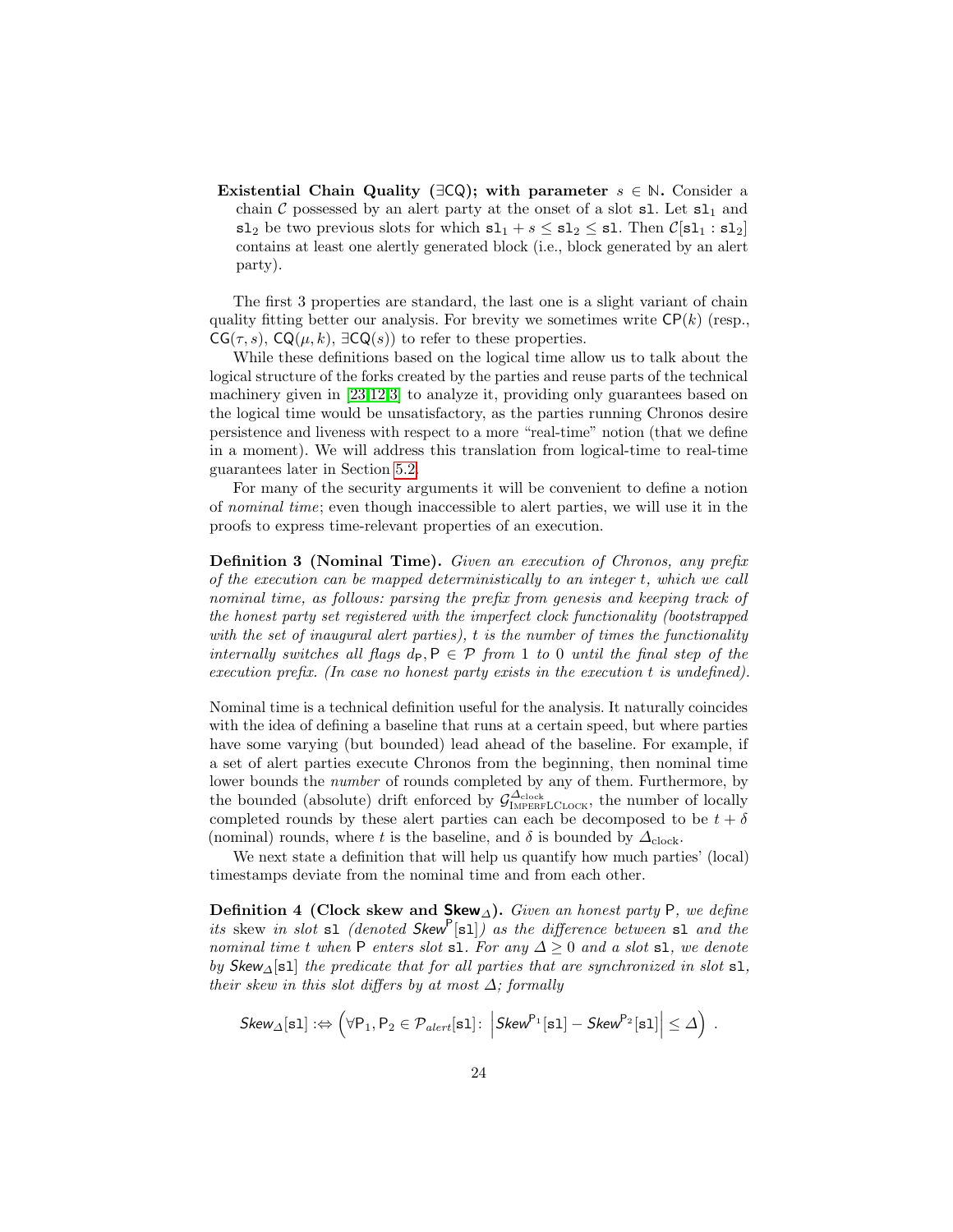Note that in the static-registration setting (where parties do not join or leave), all honest parties are synchronized (and hence are considered for  $\mathsf{Skew}_{\Delta}[\mathsf{s1}]).$ 

**Definition 5 (Joining party).** We say that an honest party  $P$  is joining the protocol execution at time  $t_{\text{join}} > 0$  if  $t_{\text{join}}$  is the nominal time at the point of the execution where P becomes operational, time-aware and online for the first time.

#### 5.2 Proving the Blockchain Properties

We phrase here the asymptotic version of our main result, its concrete-security variant is proven in the full version [\[4\]](#page-28-1).

<span id="page-25-0"></span>Theorem 2. Consider an execution of the protocol Chronos in the dynamicavailability setting and let  $\kappa$  denote a security parameter. Let f be the active-slot coefficient and R the epoch length, let  $\Delta$  be the upper bound on the sum of the maximum network delay and maximum local clock drifts, and let  $\Delta \triangleq 2\Delta$ . Let  $\alpha, \beta \in [0,1]$  denote a lower bound on the alert and participating stake ratios throughout the whole execution, respectively. Assume that for some  $\epsilon \in (0,1)$  we have

$$
\alpha \cdot (1 - f)^{\Delta + 1} \ge (1 + \epsilon)/2 \,,
$$

and that the maxvalid-bg parameters,  $k$  and  $s$ , satisfy

$$
k > 192\Delta/(\epsilon \beta)
$$
 and  $R/6 \ge s = k/(4f) \ge 48\Delta/(\epsilon \beta f)$ .

Then, all blockchain properties  $\mathsf{CP}(k'), \mathsf{CG}(\tau, s'), \mathsf{CQ}(\mu, k'), \exists \mathsf{CQ}(s')$  (for concrete coefficients  $\tau$  and  $\mu$  defined in the proof) hold except with negligible probability in  $\kappa$  whenever s' and  $k'$  as well as the chain-selection parameters  $k$  and  $s$  of maxvalid-bg are functions in  $\omega(\log \kappa)$ .

Note that the bound on s implies that the epoch length R has a lower bound in  $\omega(\log \kappa)$  in such an asymptotic treatment.

Outline of the proof. We only give a brief overview of the proof and refer to the full version of this work [\[4\]](#page-28-1). To handle the proof complexity, the proof is divided into a sequence of logical steps:

- 1. A proof that the blockchain properties CP, CG, CQ, and ∃CQ hold in a static registration setting (where parties do not join or leave) and for a single epoch. In view of an inductive proof, this serves as the security base case.
- 2. Once we can rely on the blockchain properties, we can as a second step analyze the synchronization procedure and prove that no matter what the adversary does, the parties will always stay close together when transitioning from one epoch, say i where the security properties hold, to the next and that the clock-adjustments are very small. Two properties are important:
	- SyncProc maintains Skew<sub> $\Delta$ </sub>. If (some parametrizations of) CG and CP are not violated up to the end of epoch i, then  $\mathsf{Skew}_{\Delta}$  is satisfied in the first slot of epoch  $i + 1$ .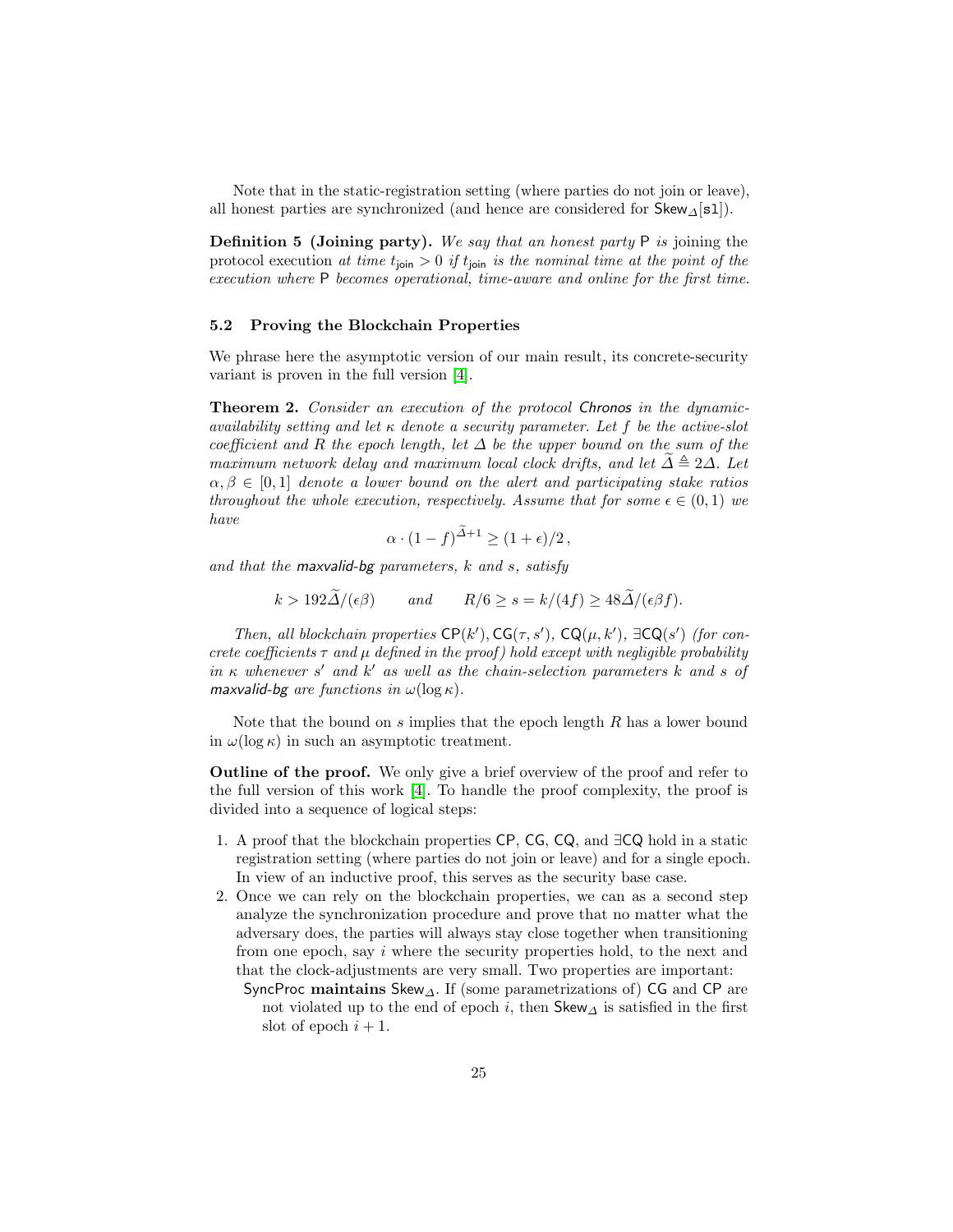**Bounded shift.** If the lower bound on  $\alpha$ , some parametrization of  $\exists CQ$ , and Skew<sub> $\Delta$ </sub> are not violated up to epoch *i*, then the value shift by which an alert party updates its local clock in SyncProc right before epoch  $i + 1$ satisfies  $|\text{shift}| \leq 2\Delta$ .

Here we only briefly comment on the proof of the first property, which relies on two intermediate claims: The first is that all alert parties use the same set of synchronization beacons in their execution of the procedure SyncProc between epochs  $ep$  and  $ep + 1$ ; the second is that for any fixed beacon SB  $\in \mathcal{S}_j^{\mathsf{P}_1} = \mathcal{S}_j^{\mathsf{P}_2}$  (in the *j*th synchronization slot), the quantity  $\mu$ (P<sub>i</sub>, SB)  $\triangleq$  Skew<sup>P<sub>i</sub></sup>[s1] + slotnum(SB) − P<sub>i</sub>. Timestamp(SB) will differ by at most  $\Delta$  between any two alert parties  $P_1$  and  $P_2$ .

- 3. By an inductive argument, if we start with a bounded-skew initial epoch (which is guaranteed by the weak start agreement), the above two steps allow us to conclude the security of the (multi-epoch) blockchain protocol, but without parties joining.
- 4. A party joining the network acts like an observer of the network (i.e., it does not interfere with the protocol) and becomes synchronized after extracting enough information from the network, at which point it can start to be an active protocol participant. This step of the security proof can hence be conducted based on the previous analysis. Our analysis shows two properties of the joining process of  $P_{join}$  that hold as long as the established properties CP, CG, ∃CQ remain satisfied throughout the joining process:
	- (a) After Phase B,  $P_{join}$  will be holding a chain  $C_{join}$  that satisfies  $C_{alter}^{k} \preceq C_{join}$ with respect to any  $C_{\text{alert}}$  held by an alert party at least  $\Delta$  time steps ago.
	- (b) In Phase D,  $P_{join}$  correctly identifies an epoch  $i^*$  for which it has collected all the beacons that alert parties had used in their execution of SyncProc after epoch  $i^*$ , and based on these beacons mimics the synchronization procedure so that starting with epoch  $i^* + 1$ , P<sub>join</sub> does not violate Skew<sub> $\Delta$ </sub> as it becomes alert.
- 5. At this point, we are ready to derive the CP, CG,CQ, and ∃CQ guarantees for the entire protocol in a fully dynamic world, where parties join any time, might be temporarily stalled, and disappear unannounced. This can be argued based on a case distinction on different party types (cf. Section [3.1\)](#page-11-1) and quantify their impact on the security guarantees established above. This concludes the proof.

<span id="page-26-0"></span>From Logical-Time to Real-Time Guarantees for Chain Growth. Recall that eventually, we are interested in a ledger that provides consistency and liveness and they typically follow black-box from the blockchain properties above. However, since in our protocol, parties emulate a global time themselves, we must make related logical time advancement with the nominal time, which is especially important for liveness. Since parties adjust their timestamps at the boundary of every epoch, an external observer that takes nominal time as the baseline, would conclude that parties are slightly off. To quantify the general relationship, we introduce a concrete discount factor  $\tau_{\text{TG}}$ . We state the informal lemma here, which is proven with a concrete expression for  $\tau_{\text{TG}}$  in the full version [\[4\]](#page-28-1).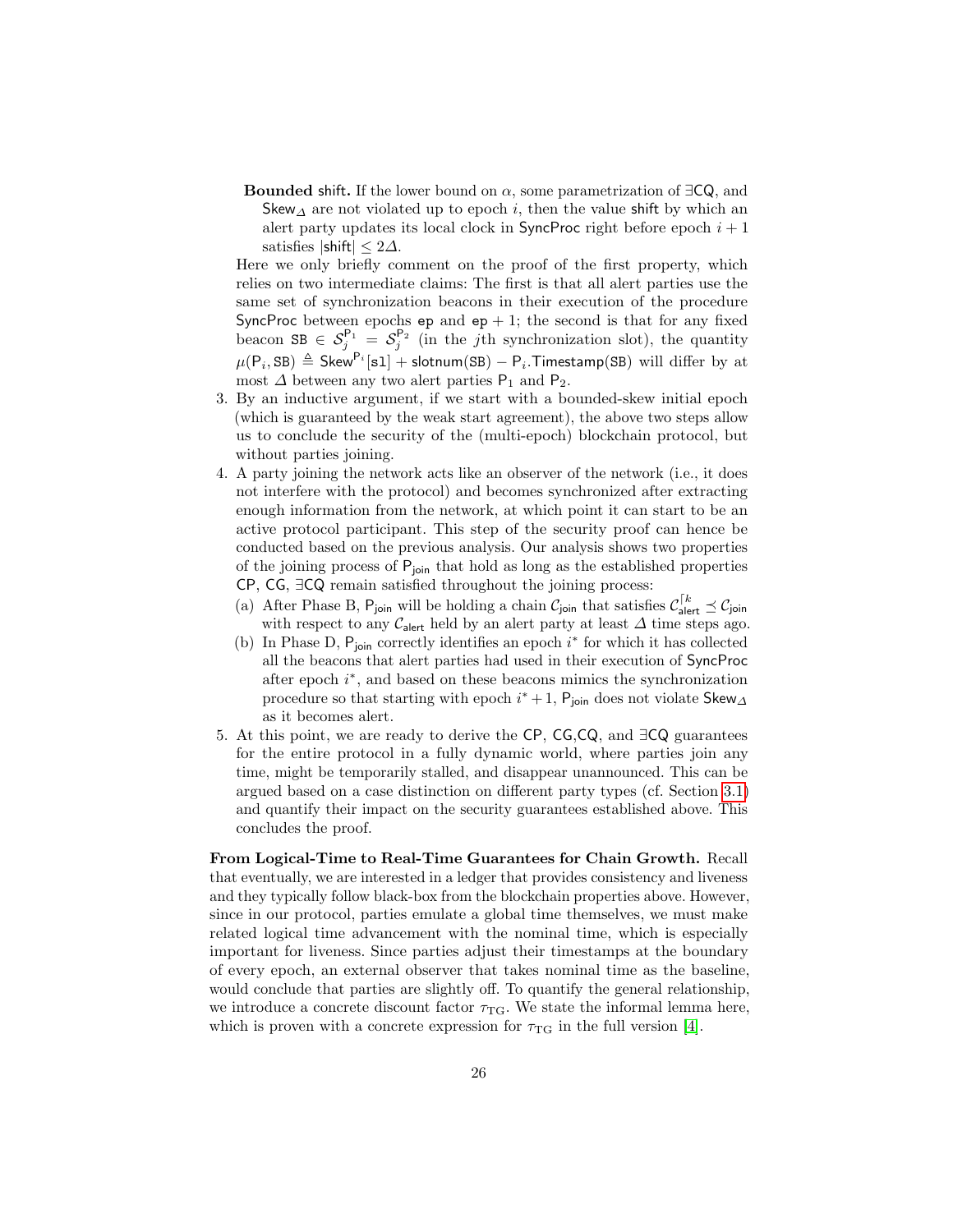Lemma 1 (Nominal vs. logical time, informal). Consider an execution of the full protocol Chronos in the dynamic-availability setting, let  $P$  be a party that is synchronized between (and including) slots  $s1$  and  $s1'$ , let t and t' be the nominal times when  $P$  enters slot  $s1$  and  $s1'$  for the first time, respectively. Denote by  $\delta$ sl and  $\delta t$  the respective differences  $|\text{s1}'-\text{s1}|$  and  $|t'-t|$ . Then, under the same assumptions as before, we have  $\delta s \leq \tau_{\text{TG}} \cdot \delta t$  for large enough  $\delta t$ .

It is important to point out that the  $\tau_{\text{TC}}$  is close to 1 for typical parameter choices and that the lower bound on  $\delta t$  does depend on  $\Delta$  and not on the security parameter. We are ready to state chain-growth with respect to nominal time. Again, the formal statement with concrete bounds is given in the full version [\[4\]](#page-28-1).

Corollary 1 (Nominal time CG, informal). Consider the event that the execution of Chronos under the assumptions as above does not violate property CG with parameters  $\tau \in (0,1], s \in \mathbb{N}$ . Let  $\tau_{\text{CG,glob}} \triangleq \tau \cdot \tau_{\text{TG}}$ . Consider a chain C possessed by an alert party at a point in the execution where the party is at an onset of a (local) round and where the nominal time is t. Let further  $t_1, t_2,$  and δt be such that  $t_1 + \delta t \le t_2 \le t$ . Let  $\mathbf{sl}_1$  and  $\mathbf{sl}_2$  be the last slot numbers that P reported in the execution when nominal time was  $t_1$  (resp.  $t_2$ ) Then it must hold that  $|\mathcal{C}[\mathbf{s}\mathbf{1}_1 : \mathbf{s}\mathbf{1}_2]| \geq \tau_{\mathsf{CG},\text{glob}} \cdot \delta t$  whenever  $\delta t$  is sufficiently large,

#### 6 The Synchronizer

We now explore the properties of the time-stamps that are recorded by our blockchain protocol and how to export a clock based on them. Recall that in the view of each party P, blocks feature *extended* local timestamps time<sub>P</sub>, equal to the pair time<sub>P</sub> =  $(e, t)$ , where t is the time-value, and e is the number of non-monotone adjustments to  $t$ , i.e., the number of epoch switches that P has observed (and hence the synchronization procedure was executed). The following lemma (proven in the full version [\[4\]](#page-28-1)) captures the properties of these timestamps.

<span id="page-27-0"></span>Lemma 2 (Quality of Exported Time-Stamps). Consider an execution of the full protocol Chronos in the dynamic-availability setting, let P be a party and let the sequence  $(e_1, t_1), \ldots, (e_n, t_n)$  denote the updates that P makes to its exported time-stamp between two arbitrary instances in the execution where in between P is synchronized throughout. Then the timestamps satisfy the following properties:

- 1. No reported time stamp  $t_i$  is further than 2 $\Delta$  slots apart from any other alert party's time value and no other alert party reports an e-value that differs by more than 1. If another alert party reports the same e-value, then the exported times are at most  $\Delta$  apart.
- 2. Any subsequence of the same epoch  $(e, t_i), \ldots, (e, t_k), k > j$  has monotone increasing time-stamps with increments of 1 happening whenever  $P$  locally completes a round in the execution.
- 3. The only non-monotone behavior of the exported time can occur at most once per epoch, namely at the epoch boundary  $(e,t) \rightarrow (e+1,t')$  with t mod  $R=0$ , and it holds  $t' \leq t + \Delta$  and  $t' \geq t - 2\Delta$ .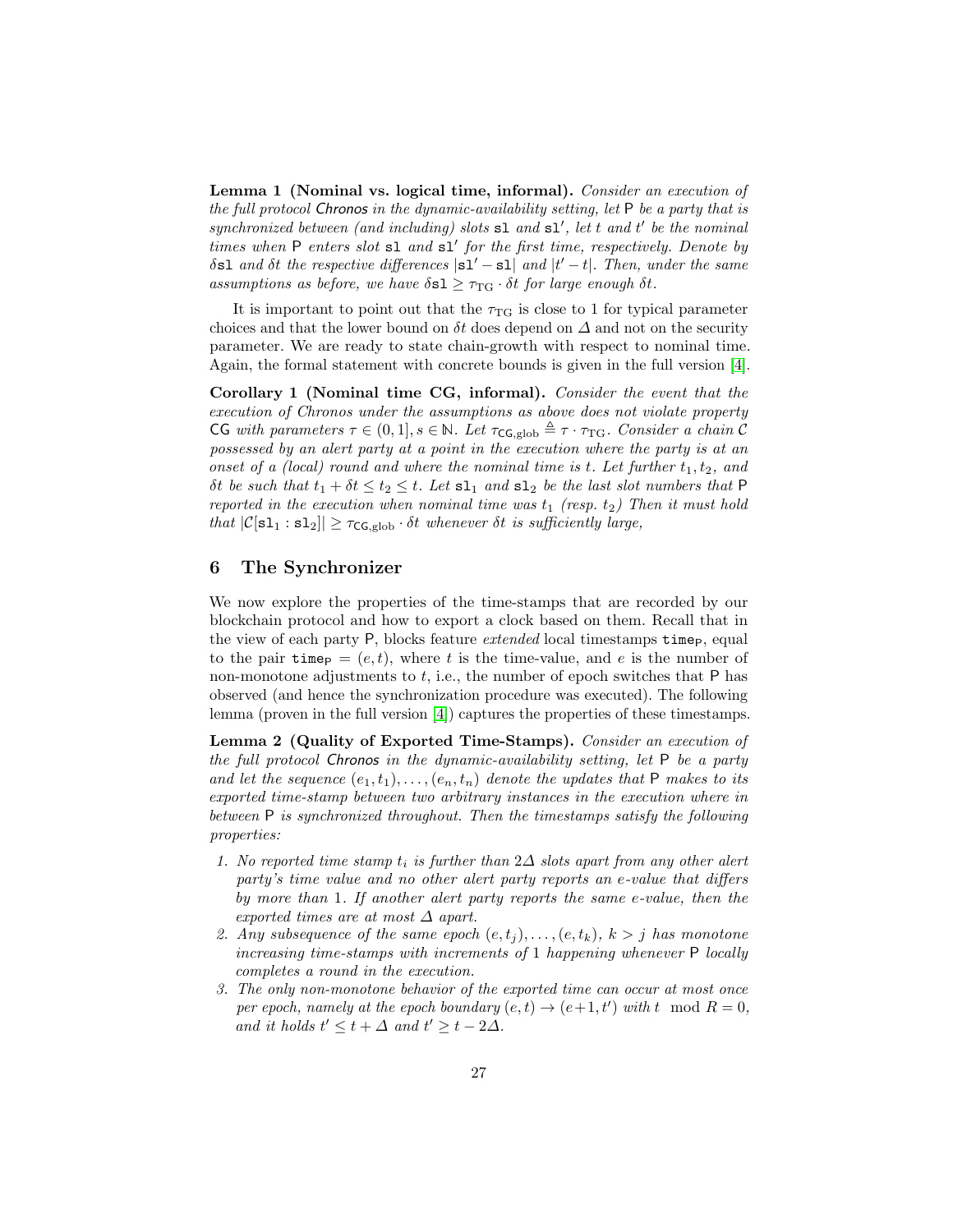Having established this final piece, we can couple it with the statements above, notably with Theorem [2—](#page-25-0)which guarantees that we have achieved a blockchain protocol in the dynamic availability setting with all required properties—which overall assures that we have a protocol that outputs reliable, accurate twodimensional time-stamps in the dynamic availability setting: any party and any observer is able to compute a reliable time-stamp, no matter when he or she joined or started observing the system.

Proof of Theorem [1\[](#page-9-0)The synchronizer]. Theorem [1](#page-9-0) follows as a simple corollary of the above. In fact, we just need to map the above 2D time-stamps to the natural numbers: an alert party, obtaining sequences of (2-dimensional) timestamps from the underlying protocol over the course of an execution, say  $E =$  $(e_1, t_1), \ldots, (e_n, t_n)$ , simply maps this to an integer by the map  $\tau_i \leftarrow \max_{i \in [i]} \{t_i\}.$ This integer time-stamp satisfies the abstract properties 1. to 4. demanded by Theorem [1.](#page-9-0) Clearly, the outputs are natural numbers, then by property 1. of Lemma [2](#page-27-0) we obtain the bound between time-stamps of  $2\Delta$ , and by combining properties 2. and 3. of Lemma [2,](#page-27-0) the third and fourth properties of Theorem [1](#page-9-0) follow, i.e., the final sequence of time values are non-decreasing and guaranteed to increase after a constant number of local rounds have elapsed (since the underlying 2D timestamps never roll back more than  $2\Delta$  in the second coordinate).

In the full version of this paper [\[4\]](#page-28-1), we additionally give a UC proof of the protocol that follows in a straightforward way from the above properties. The protocol UC-realizes a functionality that combines a ledger with a clock. We analyze in a modular way further settings, including optimistic network models with known expectation and variance of delay to show that it is possible to approximate real-time progression extremely accurately.

#### References

- <span id="page-28-3"></span>1. Marcin Andrychowicz and Stefan Dziembowski. PoW-based distributed cryptography with no trusted setup. In Rosario Gennaro and Matthew J. B. Robshaw, editors, CRYPTO 2015, Part II, volume 9216 of LNCS, pages 379–399. Springer, Heidelberg, August 2015.
- <span id="page-28-0"></span>2. Hagit Attiya, Amir Herzberg, and Sergio Rajsbaum. Optimal clock synchronization under different delay assumptions (preliminary version). In Jim Anderson and Sam Toueg, editors, 12th ACM PODC, pages 109–120. ACM, August 1993.
- <span id="page-28-2"></span>3. Christian Badertscher, Peter Gazi, Aggelos Kiayias, Alexander Russell, and Vassilis Zikas. Ouroboros genesis: Composable proof-of-stake blockchains with dynamic availability. In David Lie, Mohammad Mannan, Michael Backes, and XiaoFeng Wang, editors, ACM CCS 18, pages 913–930. ACM Press, October 2018.
- <span id="page-28-1"></span>4. Christian Badertscher, Peter Gaži, Aggelos Kiayias, Alexander Russell, and Vassilis Zikas. Ouroboros chronos: Permissionless clock synchronization via proof-of-stake. Cryptology ePrint Archive, Report 2019/838, 2019. [https://eprint.iacr.org/](https://eprint.iacr.org/2019/838) [2019/838](https://eprint.iacr.org/2019/838).
- <span id="page-28-4"></span>5. Christian Badertscher, Ueli Maurer, Daniel Tschudi, and Vassilis Zikas. Bitcoin as a transaction ledger: A composable treatment. In Jonathan Katz and Hovav Shacham, editors, CRYPTO 2017, Part I, volume 10401 of LNCS, pages 324–356. Springer, Heidelberg, August 2017.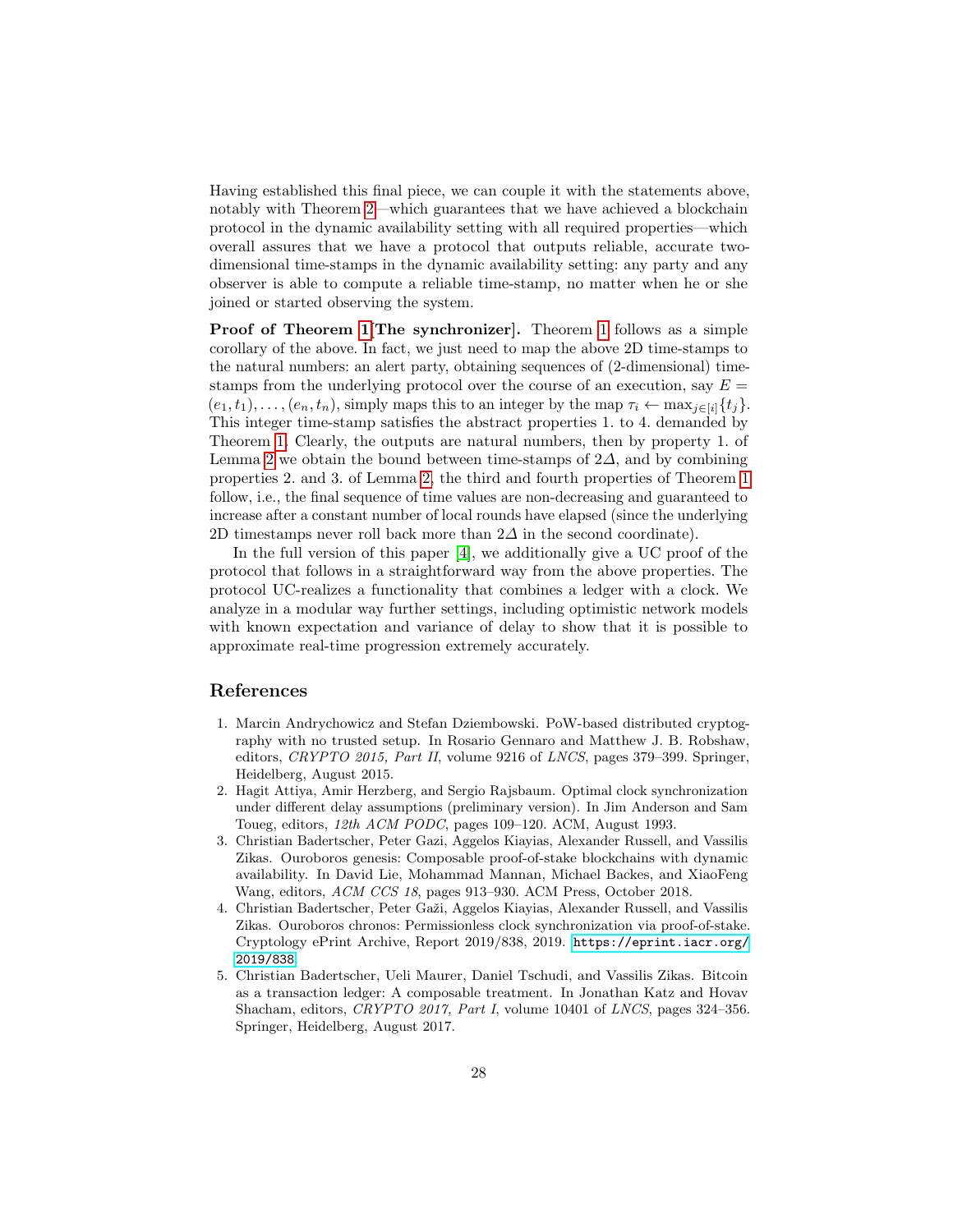- <span id="page-29-4"></span>6. Amos Beimel, Yuval Ishai, and Eyal Kushilevitz. Ad hoc PSM protocols: Secure computation without coordination. In Jean-Sébastien Coron and Jesper Buus Nielsen, editors, EUROCRYPT 2017, Part III, volume 10212 of LNCS, pages 580–608. Springer, Heidelberg, April / May 2017.
- <span id="page-29-14"></span>7. Gabriel Bracha. An asynchronou [(n-1)/3]-resilient consensus protocol. In Robert L. Probert, Nancy A. Lynch, and Nicola Santoro, editors, 3rd ACM PODC, pages 154–162. ACM, August 1984.
- <span id="page-29-7"></span>8. Ran Canetti. Universally composable security: A new paradigm for cryptographic protocols. In 42nd FOCS, pages 136–145. IEEE Computer Society Press, October 2001.
- <span id="page-29-8"></span>9. Ran Canetti, Yevgeniy Dodis, Rafael Pass, and Shabsi Walfish. Universally composable security with global setup. In Salil P. Vadhan, editor, TCC 2007, volume 4392 of LNCS, pages 61–85. Springer, Heidelberg, February 2007.
- <span id="page-29-13"></span>10. Jing Chen and Silvio Micali. Algorand: A secure and efficient distributed ledger. Theor. Comput. Sci., 777:155–183, 2019.
- <span id="page-29-11"></span>11. Phil Daian, Rafael Pass, and Elaine Shi. Snow white: Robustly reconfigurable consensus and applications to provably secure proof of stake. In Ian Goldberg and Tyler Moore, editors, FC 2019, Frigate Bay, St. Kitts and Nevis, February 18-22, 2019, Revised Selected Papers, volume 11598 of LNCS, pages 23–41. Springer, 2019.
- <span id="page-29-12"></span>12. Bernardo David, Peter Gazi, Aggelos Kiayias, and Alexander Russell. Ouroboros praos: An adaptively-secure, semi-synchronous proof-of-stake blockchain. In Jesper Buus Nielsen and Vincent Rijmen, editors, EUROCRYPT 2018, Part II, volume 10821 of LNCS, pages 66–98. Springer, Heidelberg, April / May 2018.
- <span id="page-29-0"></span>13. Danny Dolev, Joseph Y. Halpern, and H. Raymond Strong. On the possibility and impossibility of achieving clock synchronization. In 16th ACM STOC, pages 504–511. ACM Press, 1984.
- <span id="page-29-3"></span>14. Shlomi Dolev and Jennifer L. Welch. Wait-free clock synchronization (extended abstract). In Jim Anderson and Sam Toueg, editors, 12th ACM PODC, pages 97–108. ACM, August 1993.
- <span id="page-29-2"></span>15. Shlomi Dolev and Jennifer L. Welch. Self-stabilizing clock synchronization in the presence of byzantine faults (abstract). In James H. Anderson, editor, 14th ACM PODC, page 256. ACM, August 1995.
- <span id="page-29-5"></span>16. Uriel Feige, Joe Kilian, and Moni Naor. A minimal model for secure computation (extended abstract). In 26th ACM STOC, pages 554–563. ACM Press, May 1994.
- <span id="page-29-9"></span>17. Juan A. Garay, Aggelos Kiayias, and Nikos Leonardos. The bitcoin backbone protocol: Analysis and applications. In Elisabeth Oswald and Marc Fischlin, editors, EUROCRYPT 2015, Part II, volume 9057 of LNCS, pages 281–310. Springer, Heidelberg, April 2015.
- <span id="page-29-10"></span>18. Juan A. Garay, Aggelos Kiayias, and Nikos Leonardos. The bitcoin backbone protocol with chains of variable difficulty. Cryptology ePrint Archive, Report 2016/1048, 2016. <http://eprint.iacr.org/2016/1048>.
- <span id="page-29-1"></span>19. Joseph Y. Halpern, Barbara Simons, H. Raymond Strong, and Danny Dolev. Faulttolerant clock synchronization. In Robert L. Probert, Nancy A. Lynch, and Nicola Santoro, editors, 3rd ACM PODC, pages 89–102. ACM, August 1984.
- <span id="page-29-6"></span>20. Yuval Ishai and Eyal Kushilevitz. Private simultaneous messages protocols with applications. In ISTCS 1997, pages 174–184. IEEE Computer Society, 1997.
- <span id="page-29-15"></span>21. Yael Tauman Kalai, Yehuda Lindell, and Manoj Prabhakaran. Concurrent composition of secure protocols in the timing model. Journal of Cryptology, 20(4):431–492, October 2007.